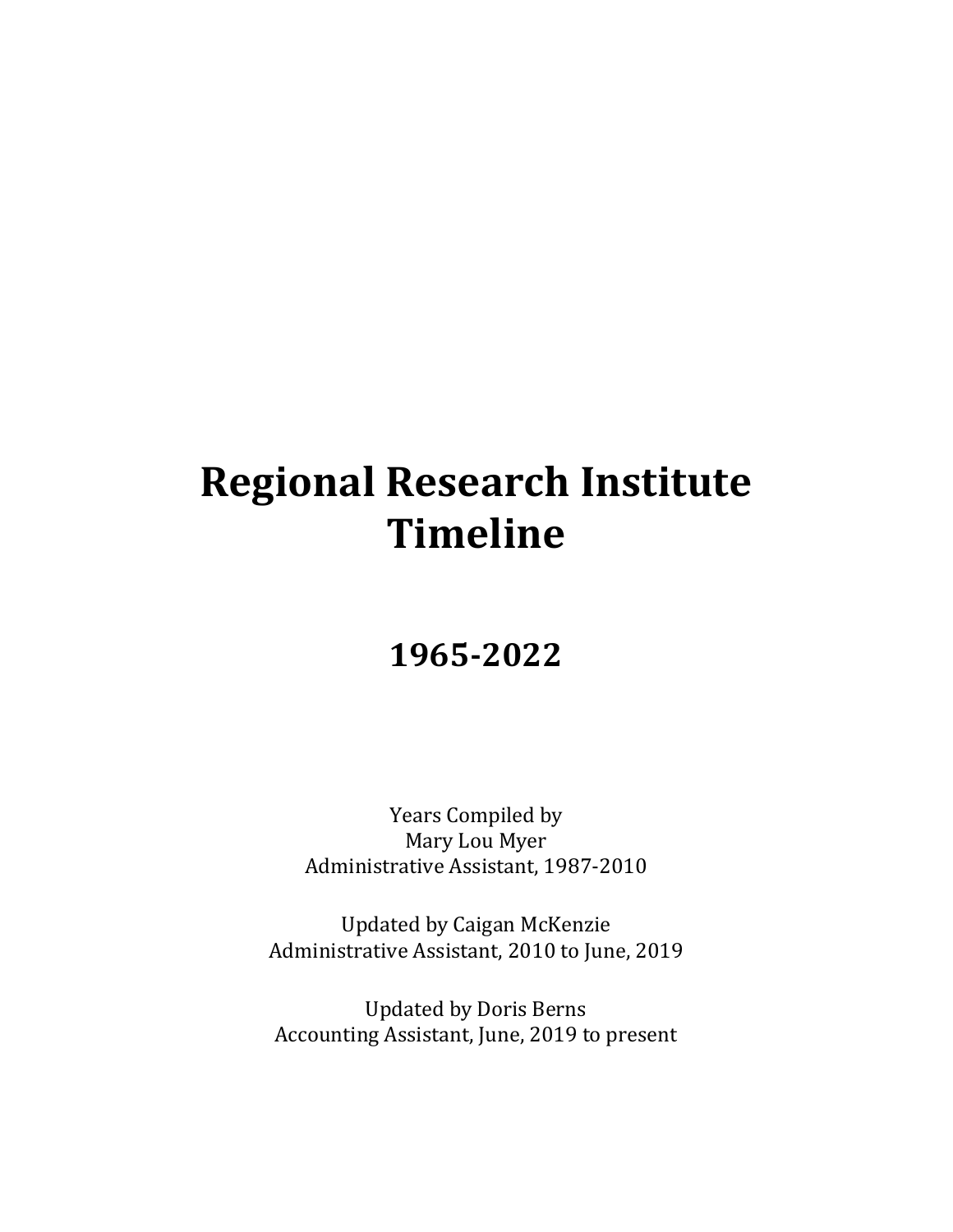# **REGIONAL RESEARCH INSTITUTE TIMELINE**

The Regional Research Institute opened on September 1, 1965. Professor William H. Miernyk, a regional economist trained at Harvard, came to West Virginia University as founding Director. His pioneering research on input-output modeling rapidly brought the Institute international prominence in regional economics and the new multidisciplinary field of regional science. The orientation he established is at the heart of the Institute today:

- The Regional Research Institute exists for scholarly research. Scholars define the research projects, and scholars evaluate the proposals and results. The overall objective is to increase knowledge through publication of journal articles and books.
- Graduate students are an integral part of the Institute. As their educations progress, so do their roles on research projects. They learn research skills, conduct and publish research, and present papers at conferences in the U.S. and worldwide.
- The scope of the Institute extends beyond the economic and social problems of Appalachia to similar regions elsewhere. It incorporates an enduring focus on quantitative methods for studying regions and evaluating policy directions.
- The Institute encourages and nurtures international and multidisciplinary research. It organizes conferences and seminars, initiates research activities, creates research opportunities abroad, and hosts visiting scholars.

For 50 years, the Regional Research Institute has helped scholars do research. For numerous individuals, both at West Virginia University and elsewhere, it has provided crucial encouragement, stimulation, and opportunities. Its programs involve faculty members, graduate students, and an extensive network of scholars in the United States and abroad.

# LOCATIONS

- RRI had temporary quarters in the Wise Library and the Willey Street Annex, 1965-1976
- RRI moved to the orange brick house at 511 North High Street (the Glasscock House), 1976-2007
- RRI moved to the University Services Center (Prete), Evansdale campus, May, 2007- June, 2009
- RRI moved to the 5<sup>th</sup> floor of the Chestnut Ridge Research Building, Evansdale campus, July 2009-

# **DIRECTORS**

- William H. Miernyk, 1965-1983
- Robert Saunders, Acting Director, 1969-1970
- Patrick C. Mann, Interim, 1983-1984
- Andrew M. Isserman, 1985-1997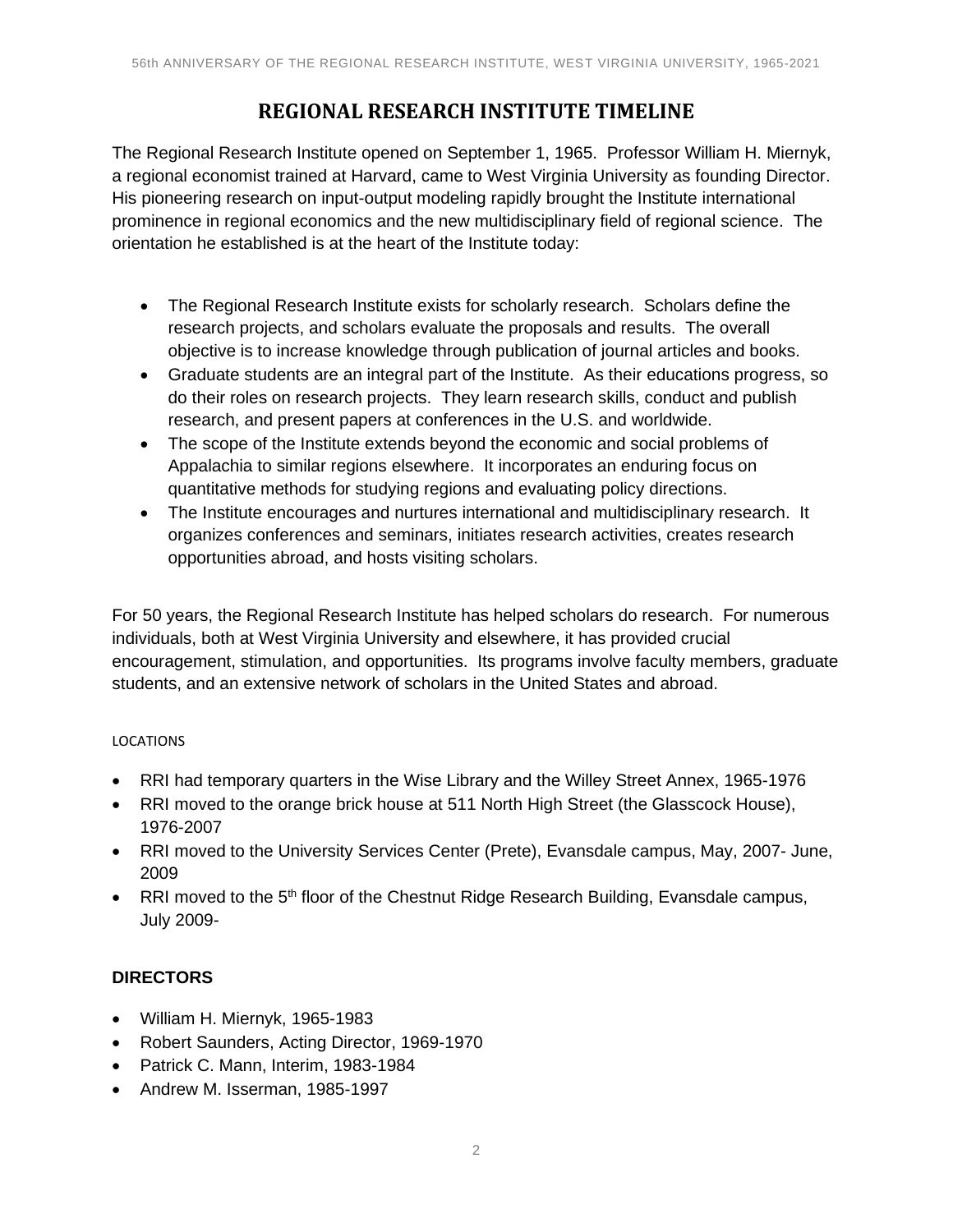- Brian J. Cushing, Acting Director, 1991
- Luc Anselin, Interim Director, 1997-1998
- Scott Loveridge, 1999-2000
- Ronald L. Lewis, Interim Director, 2000-2001
- Randall W. Jackson, Director, 2001-

# **VISITING SCHOLARS & LECTURERS, 1976-2021 (Listed by year of arrival)**

#### **1976-1977**

Nicholas Georgescu-Roegen, Visiting Benedum Professor

#### **1978-1979**

Herman Daly, Louisiana State University, symposium Duane Chapman, Cornell University, symposium

# **1979-1980**

Albert Bartlett, University of Colorado R.K. Pachauri, College of India William F. Gossling, I-O Research Association, Norwich England

#### **1980-1981**

Peter Pollak, World Bank Geoffrey J.D. Hewings, University of Illinois

#### **1981-1982**

Wassily Leontief, Nobel Prize in Economics Nicholas Georgescu-Roegen, Vanderbilt University

#### **1982-1983**

Rod Jensen, University of Illinois David Zegeer, private consultant David Batten, CSIRO, Victoria, Australia Nicholas Georgescu-Roegen

#### **1983-1984**

Derek Spooner, University of Hull, UK Takahisa Nakatani, Tokuyama University, Japan Trevor Harris, Brighton Polytechnic , England Abeirahim Abdussaalam, University of Oklahoma

#### **1985-1986**

William Milne, University of Toronto, Canada, September-December 1985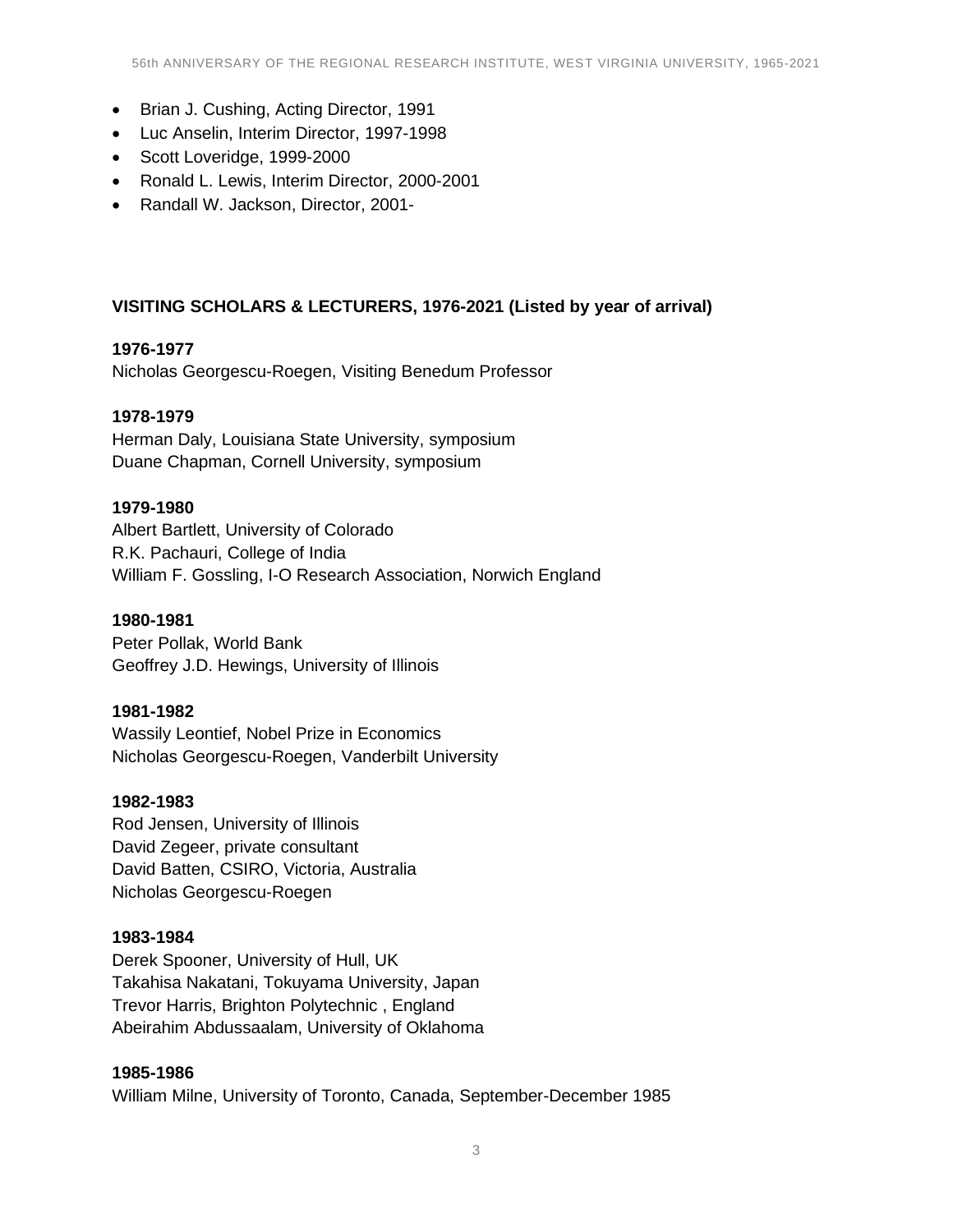Gerard Rushton, University of Iowa, Sept.-October 1985 Edward Hill, Cleveland State University, December 1985 Guy West, University of Queensland, Australia, January-June 1986 Sandor Peter, Hungarian Academy of Sciences, January 1986-August1987 Gyorgi Barta, Hungarian Academy of Sciences, February-March 1986 John Merrifield, University of Hawaii, May-August 1986 Bryan MacGregor, University of Glasgow, Scotland, April-May 1986

# **1987-1988**

Mickey Lauria, University of New Orleans, May-August 1987 Philip Bourque, University of Washington, July 1987 Mikhail Popov, Soviet Academy of Sciences, Sept. 1987-July 1988 & October-November 1992 Alexander Kiselnikov, Soviet Academy of Sciences, November 1987 Ivan Turok, University of Strathclyde, Scotland, July-August 1988 Harvey Armstrong, University of Lancaster, UK, August-September 1988 Imre Simon, Hungarian Academy of Sciences, September-October, 1988

# **1989-1990**

Laszlo Farago, Hungarian Academy of Sciences, January-June 1989 Krassimira Paskaleva, Bulgarian Academy of Sciences, August 1989-May 1990 Bola Aynee, November 1990 Piet Rietveld, Free University, The Netherlands, July 1990 Boian Koulov, Sofia University, Bulgaria, February-September, 1990

#### **1991-1992**

Carolyn Roberts, United Kingdom, March-June 1991 Lars-Gustaf Bjurklo, Sweden, February 1992 Nikolai Chumachenko, September 1990 and February 1992 Dezso Kovacs, Hungarian Academy of Sciences, September 1991-August 1992 Oleg Pchelintsev, Soviet Academy of Sciences, January-June 1992

# **1993-1994**

Florence Kuipers, Wageningen University, The Netherlands, October 1993

#### **1995-1996**

Marc Loman, Wageningen University, The Netherlands, March-July 1995 John Parr, University of Glasgow, Scotland, March-April 1995 Shuming Bao, Clemson University, November –October 1995 Eugene Kouassi, University of Cote Ivoire, Ivory Coast, May-August 1995

#### **1997-1999**

Greg Bischak, ARC, February 1997 Raymond Florax, Wageningen University, The Netherlands, March & Nov. 1997 Zoltan Acs, University of Baltimore, March & November 1997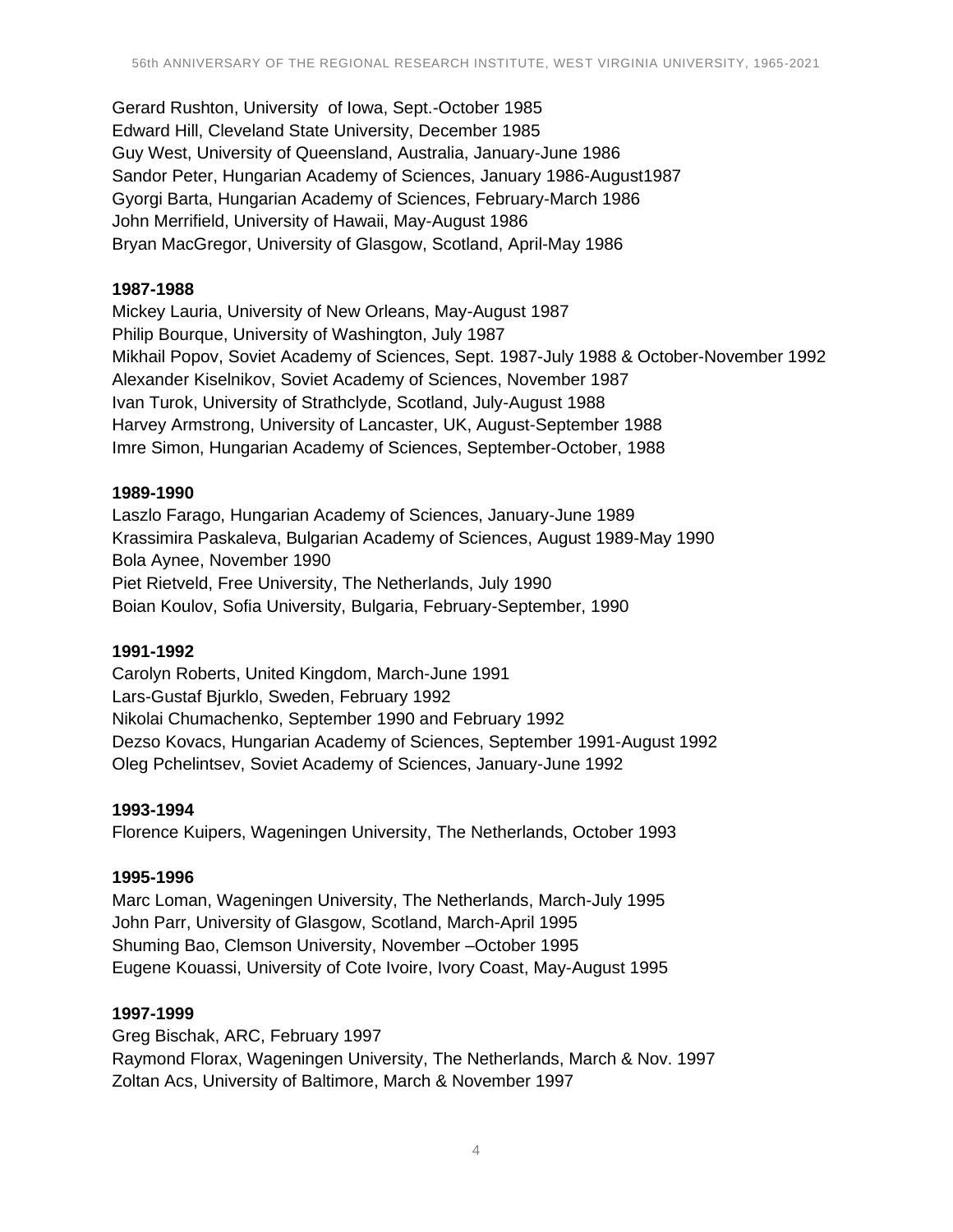Rosina Moreno, University of Barcelona, Spain, Sept- 1997 -May 1998 Alaric Maude, Flinders University, Australia, October 1999

#### **2000-2002**

Quanyi Wang, Chinese Academy of Medical Sciences, China, Sept.2000-May 2002 Gengxing Zhao, Shandong Agricultural University, China, Dec. 2000-November 2001 Jean-Baptiste Lesourd, Universite de la Mediterranee, March-April 2001 Jae Ik Kim, Keimyung University, Korea, January 2001-January 2002

# **2003-2004**

Guy West, University of Queensland, Australia, June 2003 James LeSage, workshop December 2003 Vladimir Anderson, Ukraine Fulbright Scholar, March 2004 ByeongHee Park, Sunchon National University, Korea, February 2003-March 2004 Bjarne Madsen, Copenhagen, Denmark, Nov-Dec. 2004

#### **2005-2006**

Jong Han Kim, Kyungsung University, Korea, February 2004-February 2005 Kisang Lee, Sejong University, Korea, February 2005-February 2006 John Parr, University of Glasgow, Scotland, March 2006 Aizhen Huang, Shizuoka University, Japan, April 2005-September 2006 Youngsoo Kim, Korea Institute for Industrial Economics and Trade, Korea, August 2005-July 2006 Wan Woo Jo, The Bank of Korea, June 2006-July 2006 Sung-Goan Choi, Andong National University, Korea, August 2006-August 2008 Hee-Ja Kim, Daejin University, Korea, February 2006-February 2007 Kamol Inomkhodjayev, Republic of Uzbekistan (Fulbright Scholar), September 2006-June 2007

# **2007-2008**

Eun Woo Lee, University of Ulsan, Korea, January- August 2007 Eun-Mi Jung, Korea Institute for Industrial Economics and Trade, Korea, July 2007-July 2008

#### **2009-2010**

James LeSage, May11-14, 2009 Karen Turner, University of Strathclyde, Scotland, August 10-13, 2009 Jaegon Park, Korea Institute for Industrial Economics and Trade, Korea, August 2009-July 2010

# **2010-2011**

Chel Ho Jeung, Andong National University, January 2010-January 2011 Scott McIntyre, Strathclyde University, UK, June 22-July 18, 2010 Jun Wang, Shanghai University of Finance and Economics, October 2010-May 2011 Hee-Ja Kim, Daejin University, July 2010-February 2011 JuMongNa, Chonnam National University, September 2010-August 2011 Paolo Postiglione, University of Chieti, January 2011-February 2011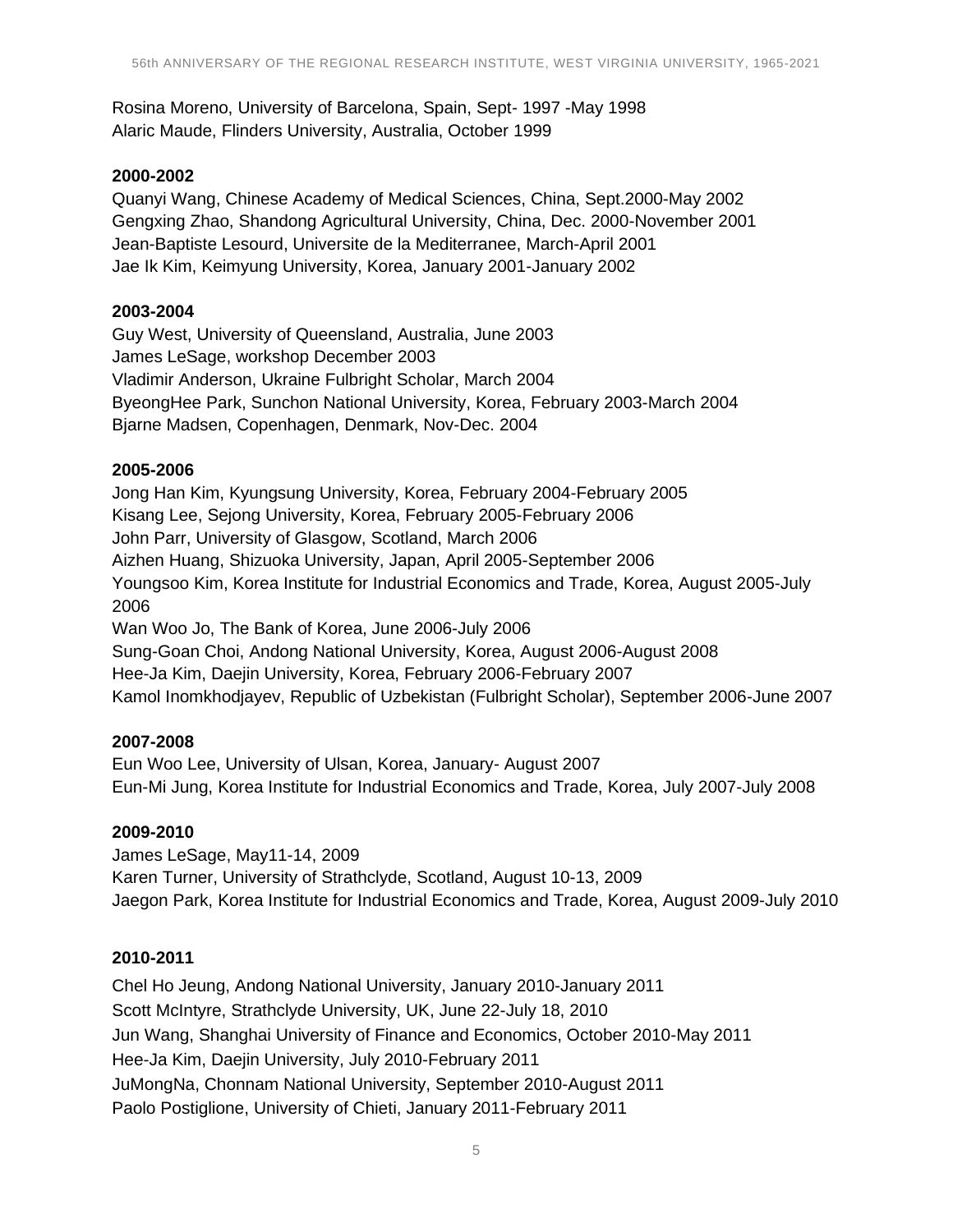# **2011-2012**

Mungu Huh, Korea Institute for Industrial Economics & Trade, Korea September 2011-February 2012

#### **2012-2013**

Chang ok Um, Kyungpook National University, March 2012-January 2013 André Golgher, University of Minas Gerais, March 2012-March2013 Qinglan Qian, Guangzhou University, August 2012-August 2013 Dong-liang Yang, Jilin University, October 2012-October 2013

#### **2013-2014**

Mingna Li, Chang Chun University, February 2013-January 2014 Norbert Szabo, University of Pecs, Mary 2013-July 2013 Chang Uk Byeon, Korea Institute for Industrial Economics & Trade, August 2013-July 2014

#### **2014-2015**

Yongan Dai, Northeast Normal University, February 2014-February 2015 Péter Járosi, University of Pécs, June 2014-September 2014 Paulo Henrique de Mello Sant'Ana, Universidade Federal do ABC, July 2014-June 2015 Mahmut Erdoğan, Gumushane University, August 2014-August 2015

#### **2015-2016**

Li Li, Xinjiang Agricultural University, China, October 2015-October 2016 Zheng Tian, Capital University of Economics and Business, China, September 2015-October 2017

#### **2017-2018**

Inácio Fernandes de Araújo Junior, July 2017-February 2018 Abulaiti Alimujiang, Xinjiang Normal University, China, July 2017-July 2018 Magdalena Antonia Azocar Salas, January 2018-February 2018

#### **2019-2020**

Nilena Dias, September 2019-June 2020

#### **2022**

Gábor Bodnár, March 2022-June 2022

# **RESEARCH ASSISTANT PROFESSORS**

Two faculty positions were created at the RRI in 1985. They are non-tenure track, two-to-three year appointments for recent Ph.D.s capable of becoming leading scholars. The research assistant professors conduct their own research, participate in joining research projects, and generally teach one course per year.

- Paul M. Beaumont, 1985-1987
- Robert Walker, 1985-1987
- Mary Beth Pudup, 1986-1989
- Philip Shapira, 1988-1990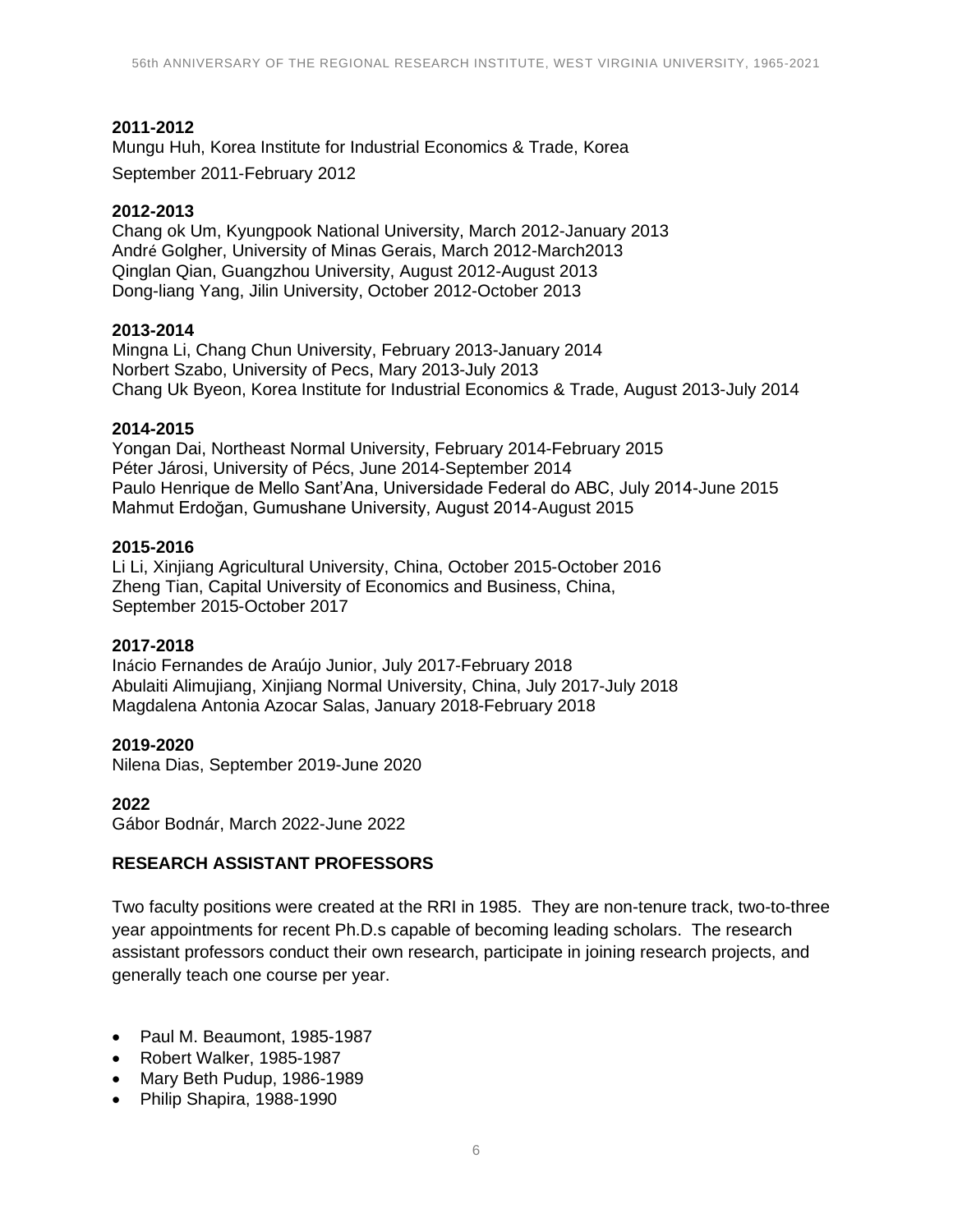- Carla Dickstein, 1988-1990
- Stephen Fournier, 1991-1993
- Terance Rephann, 1993-1994
- Stephan Weiler, 1994-1996
- Cynthia Rogers, 1994-1997
- Emily Talen, 1995-1998
- Attila Varga, 1997-1998
- Oleg Smirnov, 1998
- Ge Lin, 2000-2005
- Shaoming Cheng, 2006-2008
- Randall Rosenberger, 2000-2002
- Gianfranco Piras, 2010-2014
- Péter Járosi, 2015-2022

# **RESEARCH ASSOCIATES**

One faculty-equivalent position was created in 2002. These individuals are non-tenure track, three-year appointments for more senior Ph.D. researchers capable of becoming leading scholars. The research associates conduct their own research, participate in RRI research projects, and contribute to instruction by committee participation, teaching course modules, and presenting guest lectures and seminars.

Yasuhide Okuyama, 2002-2005 Hodjat Ghadimi, 2005-2010

# **RESEARCH ASSOCIATE PROFESSOR**

This is a tenured, joint position; 50 percent of the appointment is with the RRI, 25 percent of the appointment is with Agricultural and Resource Economics and 25 percent of the appointment is with Economics.

Donald J. Lacombe, 2010-2016

# **GRADUATE RESEARCH ASSISTANTS (Listed by arrival date)**

Robert Benton, 1971-1973 John Blair, 1971-1973 John Hennigan, 1971-1973 Daniel Hilger, 1971-1973 W. Y. Soung, 1971-1973 David Zarnoch, 1971-1973 Walter Chatfield, 1972-1973 Mumtaz Usmen, 1972-1973 S. M. Hussain, 1972-1973 Marshall Zinn, 1972-1973 Frank Giarratani, 1972-1975 Wayne Duff, 1972-1974

Larry Dixon, 1971-1973 Seetha Hampapur, 1971-1973 Charles Socher, 1974-1977 **Anthony Loviscek, 1975-1979** Randy Holliday, 1976-1978 **Fereidoon Shahrokh, 1976-1979**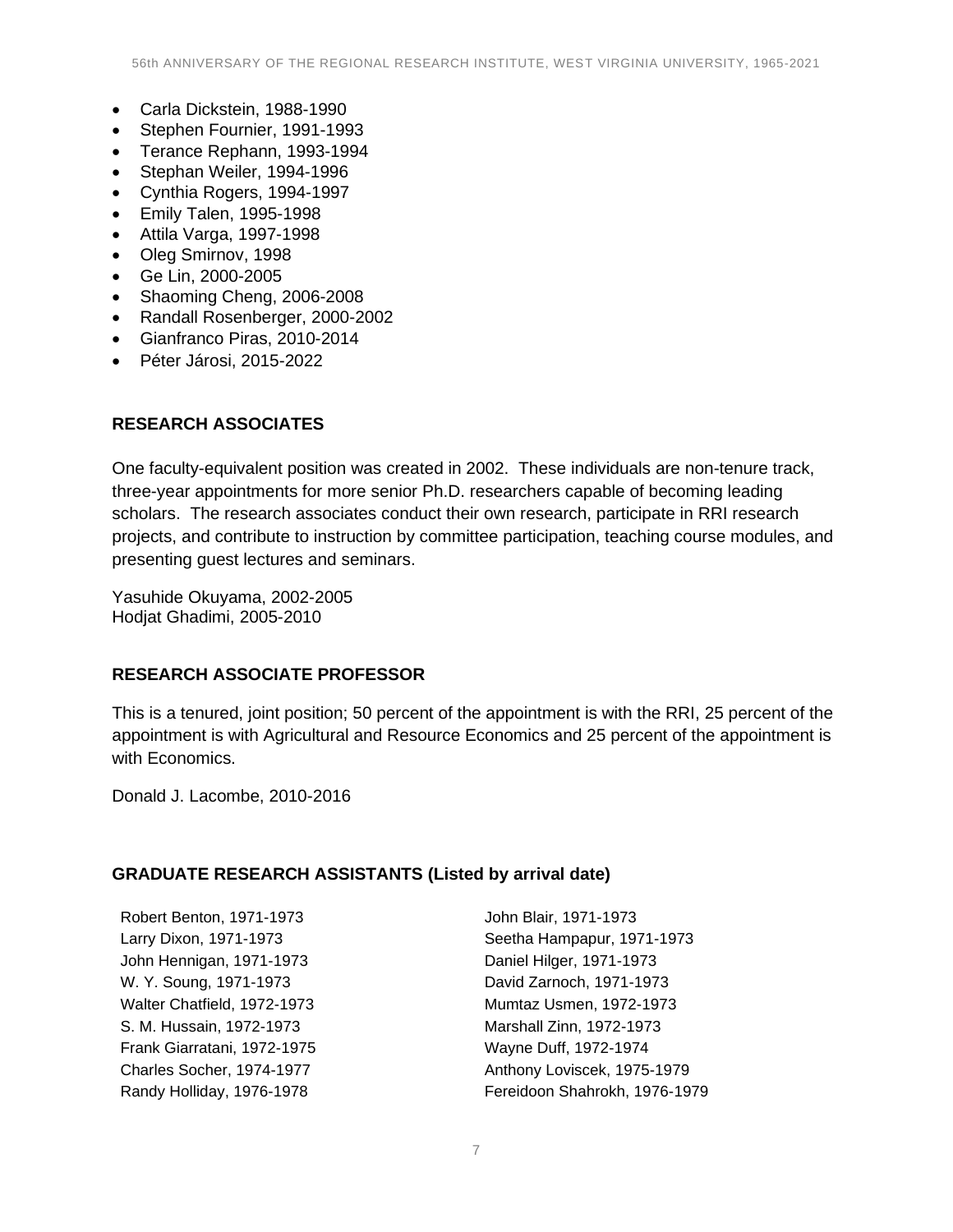Norman Cloutier, 1978-1980 Neal Duffy, 1978-1980 Alan Mierke, 1979- Jo Alice Evans, 1979- Soosan Shahrokh, 1979-<br>
James Cassell, 1980-1983 Bunluasak Pussarungrsi, 1982-1984 Chul-Soo Park, 1982-1983 James Walch, 1982-1984 Nicholas Buss, 1982-Paul LeFrancois, 1982-1984 Jean Stansberry, 1982-1983 Churai Tapvong, 1982-1984 Diana Wion, 1983-1986 Tim Allison, 1983-1986 Mary Traeger, 1983-1984 Cara Williams, 1984-1986 Greg Sayre, 1984-1990 Gene Taft, 1984-1985 Timothy Schibik, 1984-1986 Paul Spurgeon, 1984-1985 Michael Hannan, 1984-1988 Duangjai Intarapravich, 1985-1986 David Sorenson, 1985-1997 Lorna Waddell, 1985-1986 Joel Halverson, 1985-1987 Joshua Ruan, 1986 **Sandor Peter**, 1986-1989 Daniel Gijsbers, 1986 **Andrew Herod, 1986-1988** Mostafa Aleseyed, 1986-1992, PhD Terance Rephann, 1987- , PhD Shih-Mo Lin, 1986-1989 Geoffrey Woods, 1987-1989 Brenda Curry, 1988 **Brenda Curry**, 1988 Barbara Rasmussen, 1988-1990 John Saymansky, 1988-1989 Janet Symes, 1989 Oleg Smirnov, 1989-1997 John Georgellis, 1989-1990 **Buhong Zheng, 1990-1993, PhD** Antonio DeLaCova, 1990-1991 Nancy Norton, 1991-1993 Reed Durbin, 1991-1992 Yong-Tae Lee, 1991-1992 Pradip Chattopadhyay, 1992 **Dean Prestegaard, 1992-1994** Peter Ndege, 1992-1993 Chong Won Kim, 1993-1995 Edit Kranner, 1991-1996 **Lin Chen, 1993-1994** Tammy Core, 1993-1994 Chifundo Lemani, 1994 Deborah Weiner, 1994-1999 Michal Cleetus, 1994-1995 Rebecca Bailey, 1994-1995 Rebecca Bailey, 1994-1995 Chuan Liu Ni, 1994-1995 Michael Singh, 1994-1995 Kimberly Mencken, 1995-1997 Nancy Myers, 1995 Beth Loy, 1995-1996 Philip Burkhart, 1995-1996 Penelope Baughman, 1996-1997 Anne-Marie Turnage, 1996-1998 Jong Yeol Lee, 1996-1998 Mary Coffindaffer, 1997-1998 Alena Smirnova, 1997-1998 Shawn Banasick, 1997-1998 Samuel Berhanu, 1997-1998 Victor Claar, 1997-1998 Sara Loftus, 1997-1998 **Amy Pratt, 1998-1999** Julie Wilkins, 1999 Christiadi, 1999-2002, PhD Kom Kunyosying, 1999 Jeffrey Spiker, 1999-2000 Paul Yandle, 1999-2000 Turner Gocmen, 2000 Valerie Fabry, 2000-2001 Neil Joshi, 2000-2001 Wilbert Karigomba, 2000-2003 Ligong Yu, 2001-2002 Jennifer Egolf, 2001-2002 Gashawbeza Bekele, 2002-2006 Gi-Don An, 2003-2004 Zi Zhuang, 2003-2004 Michael Clifford, 2003-2004 Yousam Choi, 2003-2004, PhD

Jeffrey Cromwell, 1986-1989 Sudha Subrahmanyam, 1988-1993, PhD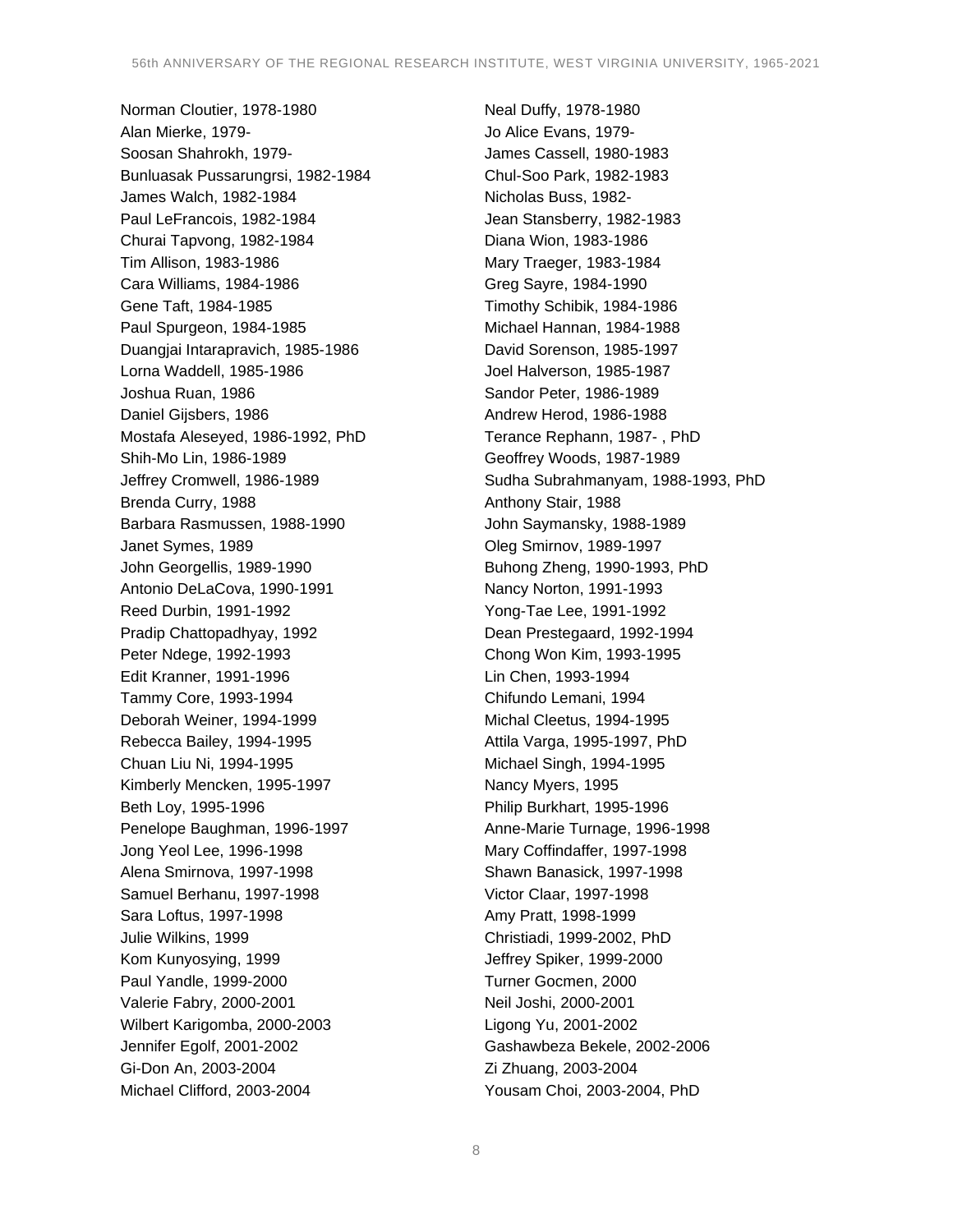Timothy Hawthorne, 2003-2005 Samia Islam, 2003-2004 Kerry King, 2003-2004 Nalini Kodali, 2004-2005 Saujanya Mudireddy, 2004-2005 Mihaela Szabo, 2004-2005 Kelley Flaherty, 2004-2005 Channel Eades, 2005-2006 Shuhui Wang, 2005-2006 Christa Jensen, 2006-2012 Justin Ross, 2005-2008, PhD Samuel Wilkinson, 2006-2008 Vishakha Maskey, 2007 Mashakha Maskey, 2007 Mashakha Maskey, 2007 Mulugeta Kahsai, 2008-2009 David Dyre, 2008-2009 Eric Bowen, 2009-2011 **Ryan Post, 2009-2010** Amanda Krugh, 2009-2011 Mark Middleton, 2009-2015 Zheng Tian, 2009-2014 **Rogelio Andrada II, 2010** Shouyuan Huang, 2010-2011 Zack Klingensmith, 2010-2011 Davina Bird, 2010-2012 Patrick Manzi, 2010-2011 Maryam Naghsh Nejad, 2011-2012 Caitlin Brown, 2012-2013 Hoda Sabeti, 2012-2014 Juan Sayago, 2011-2017 Brandon Kiger, 2012-2013 Srimoyee Bose, 2013-2014 Mason Pierce, 2013-2014 **Daniel Thompson, 2013-2014** Zohreh Erfanian Ghanad Shirinkaam, 2013-2019 Ali Abutalebpur, 2014 Chris Shultz, 2014 **Seth Wiggins**, 2014 Jing Chen, 2014-2018 Amir Borges Ferreira Neto, 2014-2016 Caleb Stair, 2014-2018 Marwan Alkhweldi, 2014-2020 Sriparna Ghosh, 2015-2017 Ben Blemings, 2016 Shishir Shakya, 2016-2018 Alexandre Ribeiro Scarcioffolo, 2017-2018 Ibrahim Elwarfalli, 2019-2021 Douglas Mugabe, 2019-2020 Ritika Khurana, 2019-2020 Pinky Thomas, 2019-2021 Sara Farhangdoost, 2020-2021 Marwin Alkhweldi, 2021 Ritika Khurana, 2021 **Caroline Welter, 2021**-Daniel Centuraio, 2022-

# **COOPERATIVE RESEARCH AGREEMENTS**

- Centre for Regional Studies, Hungarian Academy of Sciences, Pécs, Hungary, 1986-1990
- Centre for Urban and Regional Studies, University of Glasgow, Scotland, UK
- Hunter Valley Research Foundation, Newcastle, Australia
- Institute of the Economic and Organization of Industrial Production, Soviet Academy of Sciences, Novosibirsk, USSR, 1990-1994
- Institute of Industrial Economics Ukrainian Academy of Sciences, Donetsk, USSR, 1991- 1995
- Institute of Geography, Bulgarian Academy of Sciences, Sofia, Bulgaria
- Instituto de Desarrollo, University of Seville, Spain, 1993-1998
- The Korea Institute for Industrial Economics and Trade (KIET), Korea, 2007
- The ANU Regional Development Institute (ARDI), Andong National University, Korea, 2008
- George Mason University, School of Public Policy, Fairfax, VA, USA, 2009
- University of Bologna, Alma Mater Studiorum, 2011

# **RRI-HOSTED SCHOLARLY CONFERENCES**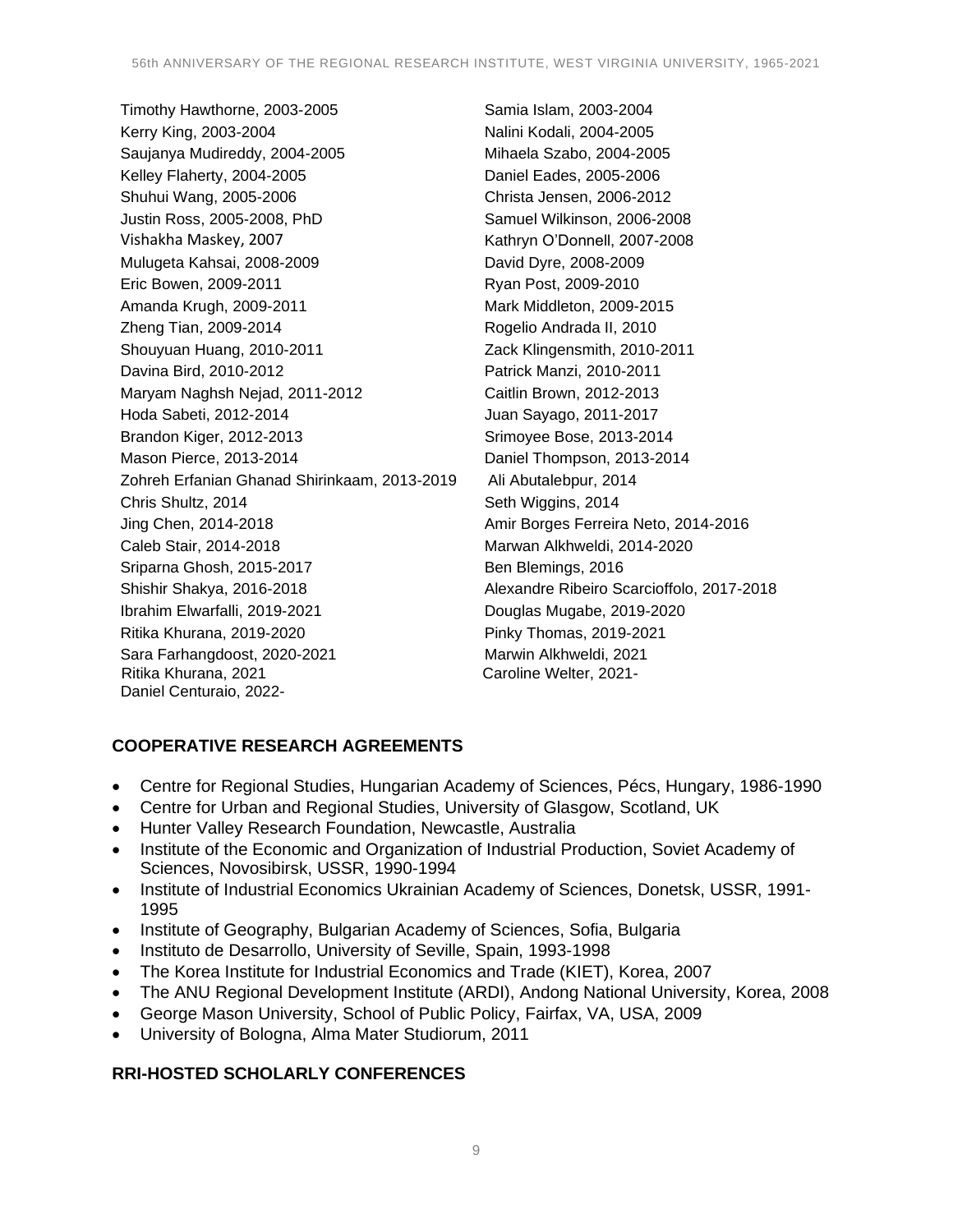- American-Bulgarian Seminar on Regional Economic Development and Environmental Management, October 10-15, 1987
- 27<sup>th</sup> Annual Meeting of the Southern Regional Science Association, April 14-16, 1988
- USA-USSR Seminar on Regional Economics and Planning, May 18-22, 1988
- International Conference on the Construction and Use of Regional Input-Output Models, August 13-16, 1988
- 25<sup>th</sup> Anniversary Conference, Regional Research Institute, October 19-20, 1990
- Spring Research Conference, Bulgarian Project Research Team funded by John D. and Catherine T. MacArthur Foundation, "The Effect of Economic and Political Restructuring in Bulgaria on Environmental Quality: A Case Study of The Impact in the Burgas Region," April 22, 1994
- Alpine Lake Intra-Tute Conference**,** September 24, 1994. Introduction of new faculty and FRAs with brief descriptions of their research interests and plans
- 30<sup>th</sup> Anniversary Conference, Regional Research Institute, November 7-8, 1995
- Host, First Annual Economic Development Administration Symposium on Regional Innovation Systems, October 22-23, 2009

# **AWARDS**

The awards were established at the Institute's 25<sup>th</sup> Anniversary celebration in honor of Professor Emeritus William Miernyk who directed the Institute from its establishment in 1965 until he retired in 1983.

# **The RRI Outstanding Alumni Scholar Award**

- Frank Giarratani, 1990
- Douglas Brown, 1993
- John Blair, 1995
- Attila Varga, 2011

# **The Miernyk Award for Career Scholarly Achievement**

- Patrick C. Mann, 1990
- Ronald L. Lewis, 1995
- Walter C. Labys, 2000
- Peter V. Schaeffer, 2008
- Trevor M. Harris, 2013
- Kenneth C. Martis, 2014

# **The William H. Miernyk Research Excellence Award**

This award was established in 2005. The Miernyk Medal is awarded annually at the Southern Regional Science Association Meeting to the author of the best solely-authored conference paper written and presented by an assistant professor. A monetary stipend accompanies the award.

- Santiago Pinto, 2005
- Shaoming Cheng, 2006
- Olivier Parent, 2008
- Zhenhua Chen, 2014
- John V. Winters, 2015
- Carlianne Patrick, 2016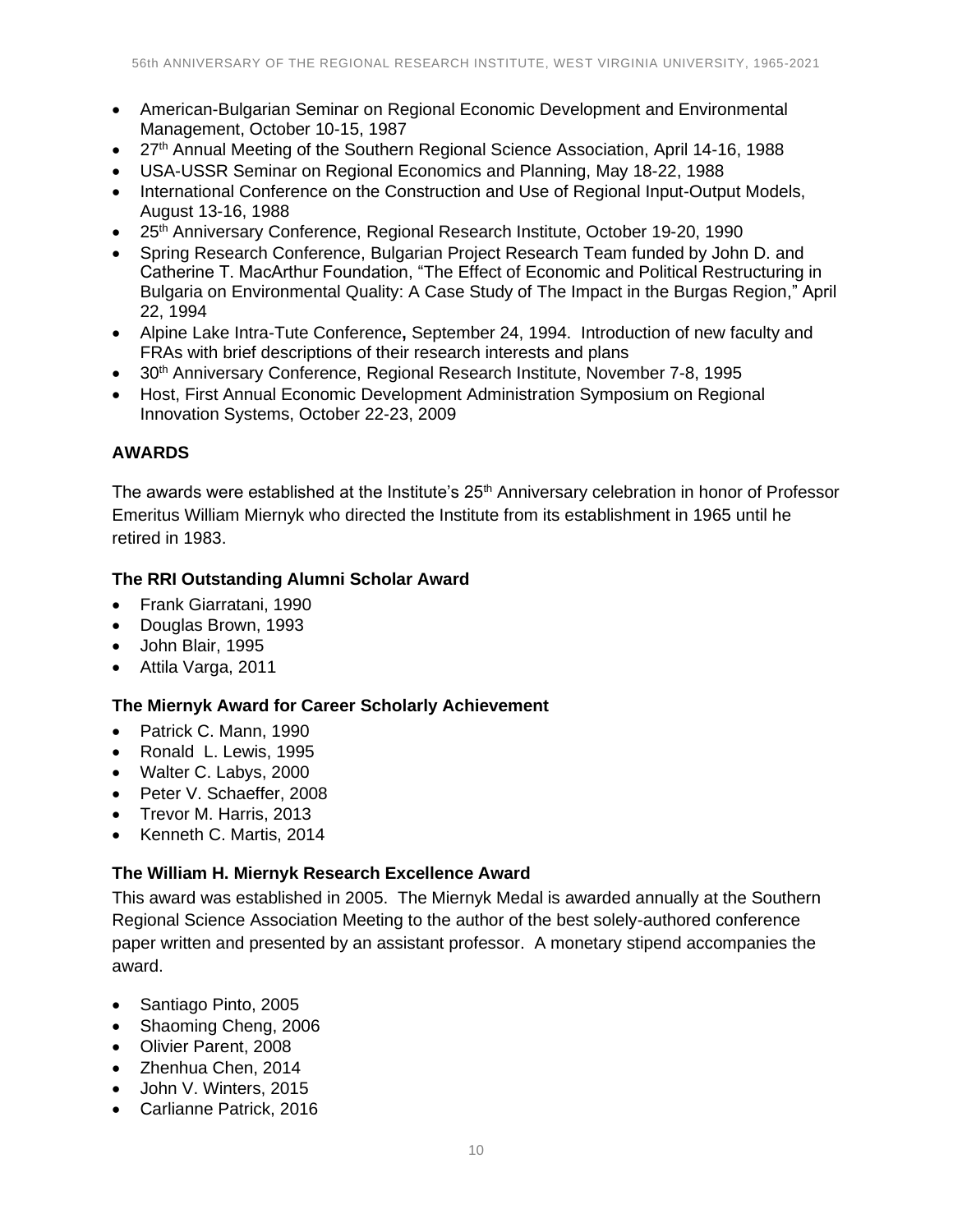- Alexandra Tsvetkova, 2017
- Tessa Conroy, 2020
- Joao-Pedro Ferreira, 2021

#### **ADDITIONAL PROGRAMS/PROJECTS**

- RRI became the representative of the State of West Virginia in the Federal-State Cooperative Program for Population Estimates and Projections, 1996-2007
- RRI housed and published the *International Regional Science Review*, 1986-1997
- RRI housed and published more than 100 copies of SpaceStat software*,* by Luc Anselin, 1996-1997
- RRI housed and published the *Journal of Appalachian Studies*, 1996-2001
- The National Science Foundation funded "The Research Experiences for Undergraduates (REU) Program," 1993-2001. The RRI was selected as the NSF's first Research Experiences for Undergraduates Site in regional science, an interdisciplinary field that links economics, geography, planning, and other social sciences. From 1994-2001, over 55 outstanding students from around the country, including West Virginia University, spent their junior/senior year as Undergraduate Research Fellows at the Regional Research Institute. Many fulfilled the program's goal of learning research skills, undertaking a research project with a personal faculty mentor, and furthering their education by attending graduate school and beyond.`
- **The Web Book of Regional Science** was initiated in 2001- present. It brings together on one website comprehensive descriptions of many of the basic concepts, analytical tools and policy issues important to regional science. It is equivalent to well over fifteen hundred pages of traditional text. Researchers from more than 90 countries visit the site during a typical year. The Web Book logs more than 11 million hits per year, which is indicative of its immense popularity.
- **Host of the Regional Science Association, International (RSAI)** website, 2002-2008
- **Host of the Southern Regional Science Association (SRSA***)* website, 2002-2011

#### **RESEARCH FELLOWS**

- **Post-Doctoral Research Fellow,** Walter Schwarm, 2004-2006
- **Post-Doctoral RRI Graduate Research Fellow,** Christa D. Jensen, 2006-2012
- **Post-Doctoral Research Fellow,** Junbo Yu, 2008-2010
- **Post-Doctoral Research Fellow,** Mulugeta S. Kahsai, 2009-2013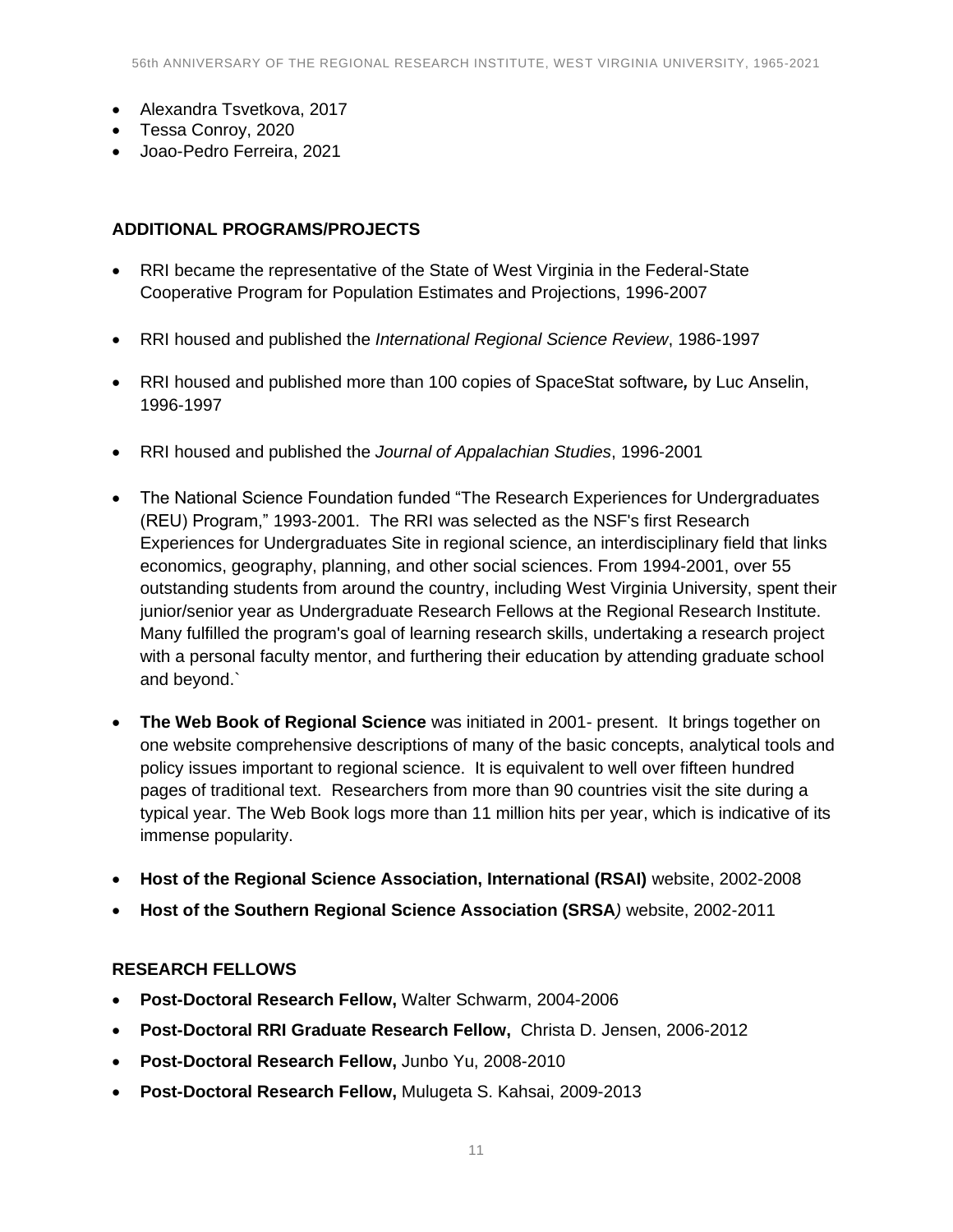- **Post-Doctoral Research Fellow,** Xueting Zhao, 2014-2016
- **Post-Doctoral Research Fellow,** Gi-Eu Lee, 2019-

# **FACULTY DEVELOPMENT PROGRAM (FRA), 1988-1998**

Through its Faculty Research Associate program, the Regional Research Institute provided startup support for scholarly research on the economic and social development of lagging regions, such as (but not limited to) Appalachia in the United States. The awards consisted of in-kind support in the form of graduate research assistance (if required), up to \$500 in travel support, and miscellaneous assistance by Institute staff with data entry, library searches, computer training, proposal writing, manuscript critiques, and other research tasks. No direct salary or equipment support was provided.

Proposals were judged by a committee of Institute Faculty and Faculty Research Associates, chaired by Dr. William Miller, Associate Provost for Research and Economic Development. All proposals were sent to three external and three internal reviewers. The ranking of proposals was based on evaluation criteria used by the National Science Foundation: the capability of the researcher, the soundness of the proposed approach, recent research performance, the likelihood that the line of research will lead to fundamental advances or have substantial impact on the field, and the likelihood that the research could assist in the solution of societal problems (in this case, related to regional development). Additional considerations were the likelihood of published research and external funding, the project's potential contribution to the faculty member's development, the significance of the experience to be gained by the research assistant, and the project's contribution to strengthening the faculty member's unit, the Institute, and the University. Priority was given to proposals from junior faculty.

The Faculty Research Associate program drew 32 faculty from six colleges and eleven departments, mostly in the social sciences. The Faculty Associates formed an interdisciplinary scholarly community and participated in an active program of seminars, workshops, and conferences organized by the Regional Research Institute. Below are funded FRAs and their project titles:

# **1997-1998**

• *Regional Manufacturing Employment Change: A Spatial Analysis of Growing and Lagging Local Areas in Japan*, Robert Hanham, Geology and Geography

# **1996-1997**

- *Defining Regions for Epidemiologic Studies of Uneven Development and Cardiovascular Disease*, Elizabeth Barnett, Community Medicine; Gregory Elmes, Geology and Geography
- *Analyzing the Effects of Access to Obstetric Care in Rural Areas on Birth Outcomes by Use of Spatial Econometrics and Geographic Information Systems,* Emily Talen, Regional Research Institute; Laura Blanciforti, NIOSH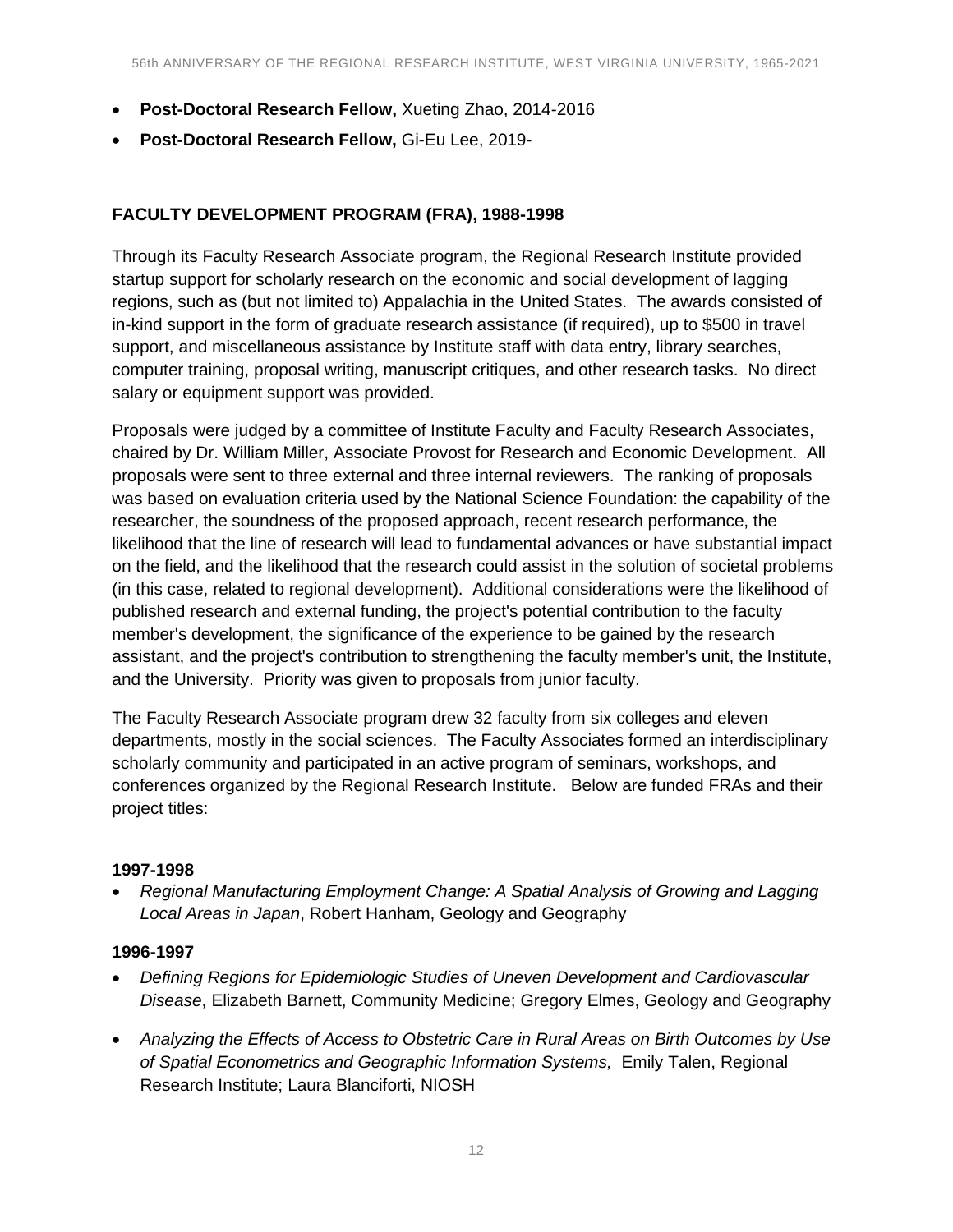- *The Calcasieu River, 1910-1940: An Environmental and Political Study of a Louisiana Delta Region*, Michal McMahon, History
- *Marketing and Production Networks in Rural Appalachia: Linking Gender, Space and Place*, Ann Oberhauser, Geology & Geography
- *Civic Participation and Sustainable Communities*, *Rachel Tompkins, Extension*

# **1995-1996**

- *Measuring the Influence of Race Relations on the Migration of African-Americans in the U.S., 1955-1990,*Brian Cushing, Economics
- *Sources of Dissonance between Research and Practice in Regional Development Policy*, Scott Loveridge, Community and Economic Development
- *The Regional Aspects of Political Party Control of Congressional Redistricting: 1790s-1990s,* Kenneth C. Martis, Geology and Geography
- *Business Cycles and Economic Performance in Metropolitan and Nonmetropolitan Areas*, F. Carson Mencken, Sociology

# **1994-1995**

- *New Methods for Inter-Regional Quality of Life Comparison and Analysis,* Stratford Douglas, Economics
- *Transformation of the Appalachian Countryside: Railroads, Timbering, and Deforestation in West Virginia, 1880-1930,* Ronald Lewis, History
- *Partnerships as a Change Agent in Rural Development Initiatives*, Steve Selin, Division of Forestry
- *The Effect of Funding Sources and Organizational Models on the Availability of Social Insurance Benefits to Target Populations in Lagging Regions, Emily Spieler, Law*
- *Integrating Regional Political Ecology with GIS and Remote Sensing for Land and Agrarian Reform in Post-Apartheid South Africa,* Daniel Weiner, Trevor Harris and Timothy Warner, Geology and Geography

# **1993-1994**

- *A Methodology to Estimate Interregional Price Indices*, Laura Blanciforti, Agricultural Economics
- *Regional Income Distributions and Economic Welfare: Applying the Dominance Methodology to Assess Changes in Selected Region in the U.S., China, and Taiwan,* Victor Chow, Economics

# **1992-1993**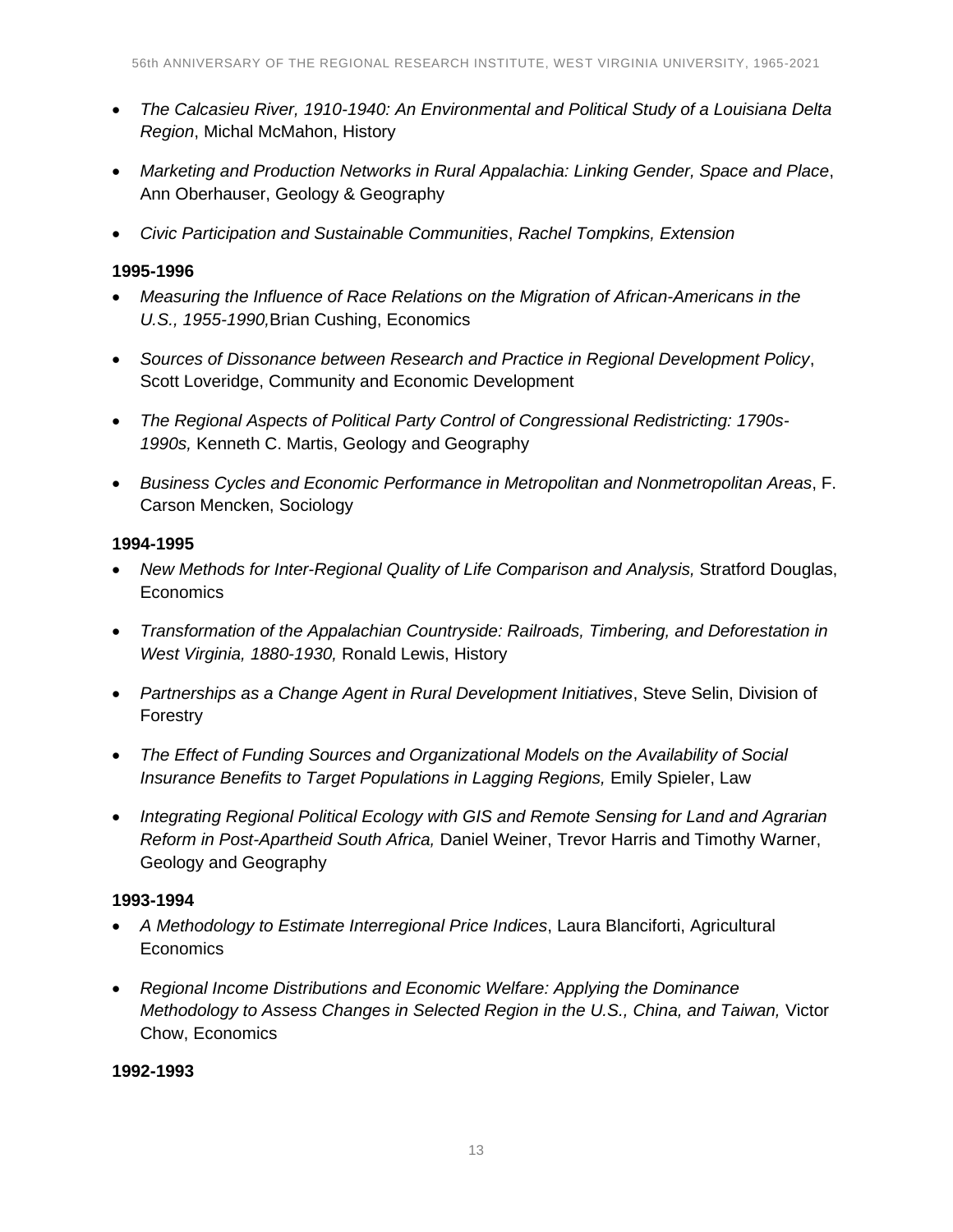- *Gender and Industrial Restructuring in Appalachia: An Analysis of Women's Homework in a Lagging Region,* Ann Oberhauser, Geology & Geography
- *Social Succession and Tourism Development in Rural Areas: Theories of Change*, Steve Hollenhorst, Division of Forestry
- *Agrarian Transformation of Western Kenya, 1930 to 1950*, Robert M. Maxon, History
- *Lawyers as Agents of Social Change in Morelos, Mexico: Performance and Promise at a Crossroads of Modernization and Tradition,* Carl Selinger, College of Law (deceased)

# **1991-1992**

• *Testing the Congressional Brainwashing Hypothesis with Panel Data*, William N. Trumbull, **Economics** 

#### **1990-1991**

- *The Social Context of Adolescence among Black and Hispanic Males in the Inner-City: Social Adaptation in Two Cultures in a Lagging Region*, David Curry, Sociology
- *Development of Methodologies to Evaluate the Regional Effects of Nonpoint Source Pollution Control Policies,* Jerald J. Fletcher and Tim T. Phipps, Agricultural Economics
- *Computer Mapping of Congressional Roll Call Voting*, Kenneth C. Martis, Geology & **Geography**
- *Theory, Community Development, and the Latin American University*, John C. Super, History

# **1989-1990**

- *Impact of European Community Environmental Regulation on Economically Lagging Regions of the EC,* James J. Friedberg, College of Law
- *Workers at Weirton Steel: Does Employee Ownership Make a Difference in Morale, Participation, and Productivity and Provide a Long-term Alternative to Plant Closures?,* Arnold Levine, Sociology (deceased)
- *The Spatial Distribution of Aging Services in West Virginia*, Roger A. Lohmann, Division of Social Work
- *Schooling, Work Experiences, and Gender in Appalachia: Policy Implications for Economic Development Strategies of Lagging Regions*, Sally Maggard, Sociology
- *Estimation of an Economic Model of Crime Using County Level Panel Data,* William N. Trumbull, Economics

**1988-1989**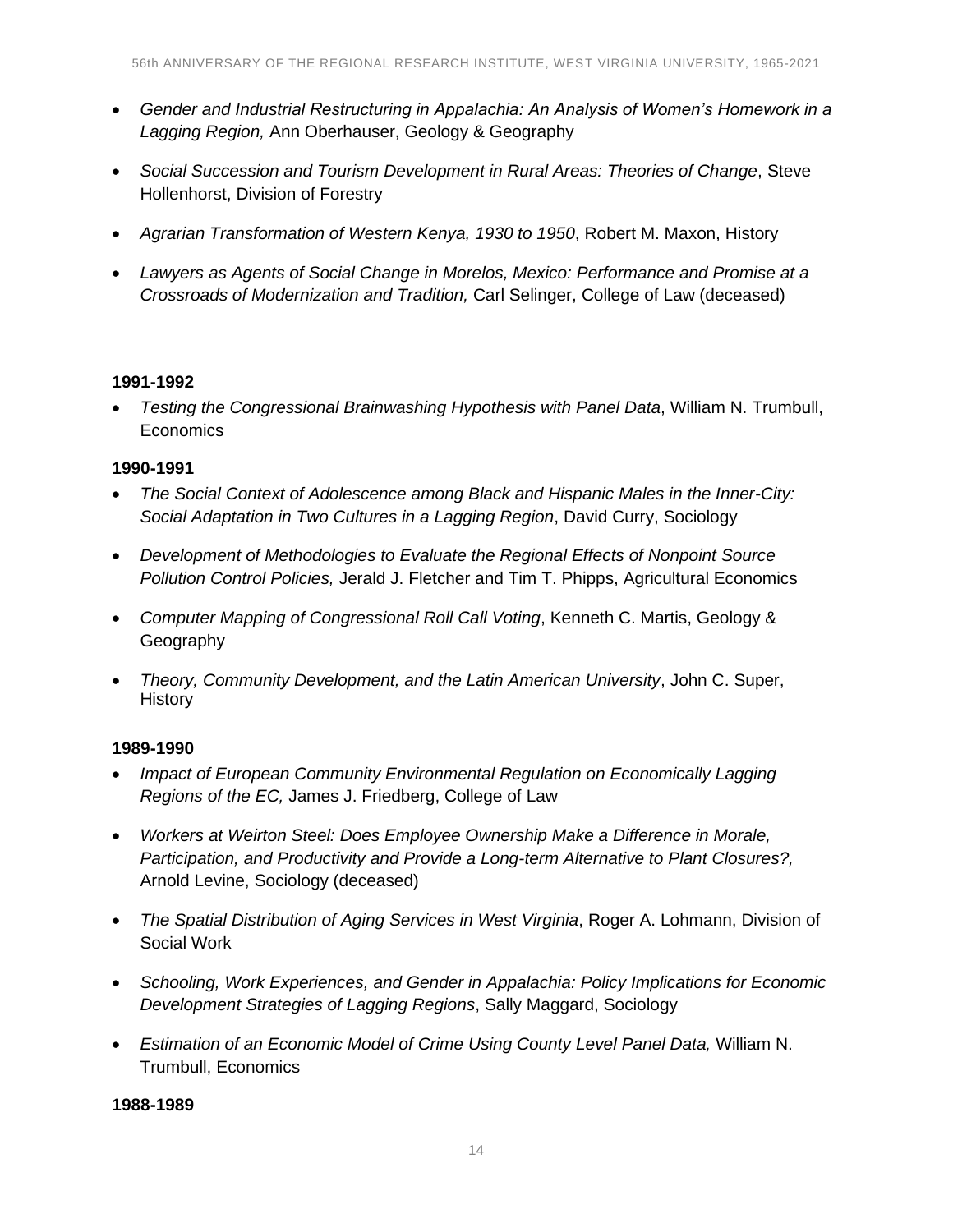- *Intraregional and Interregional Migration by Income and other Population Subgroups*, Brian Cushing, Economics
- *Regional Economic Impacts of Instability and Transition in Resource Industries*, Walter C. Labys, Mineral Resource Economics
- *Deforestation and the Transformation of Live and Labor in the South, 1830-1930,* Ronald L. Lewis
- *The Relationship between Space and Social Process: The Spatial Constraints on the Reform of Apartheid in South Africa,* John Pickles, Geography
- *New Manufacturing Plants in Appalachia: What Makes Them Successful and Why do they Locate Here?,* Robert Walker, Geography
- *Economics of West Virginia Coal*, Tom Torries, Mineral Resource Economics (deceased)

**SMALL GRANTS** (initiated by Luc Anselin, 1997)

- *Regional Aspects of the Gubernatorial Elections in the US* , Kenneth C. Martis, History (1997-1998)
- *Preparation of a book manuscript on industrial pollution problems on an international and developing region basis* for Edward Elgar Publishers, Walter C. Labys, Resource Economics ( *1998)*
- *Purchase a copy of NUD\*IST program for qualitative research,* Ann Oberhauser (1998)
- *Purchase of a Statistics Canada Data Set on Inter-Provincial Migration*, Stratford Douglas (1997-1998)
- *Travel and conference expenses to present a paper at the Southern Regional Science Association meeting,* Scott Loveridge (1997)

# **BRIDGE GRANTS** (initiated by Scott Loveridge), 1999

- *West Virginia Labor-Management Research Resource Center,* Neil Bucklew & Jill Kriesky Management & Industrial Relations
- *Exploring the Use of Local Network Autocorrelation Statistics in The Analysis of Inter-Industry Linkages in West Virginia,* Robert Hanham, Geography
- Assessing the Impact of Welfare Reform on West Virginia Residents, Melissa Latimer, **Sociology**
- *Federal Spending and Local Economic Development*, F. Carson Mencken, Sociology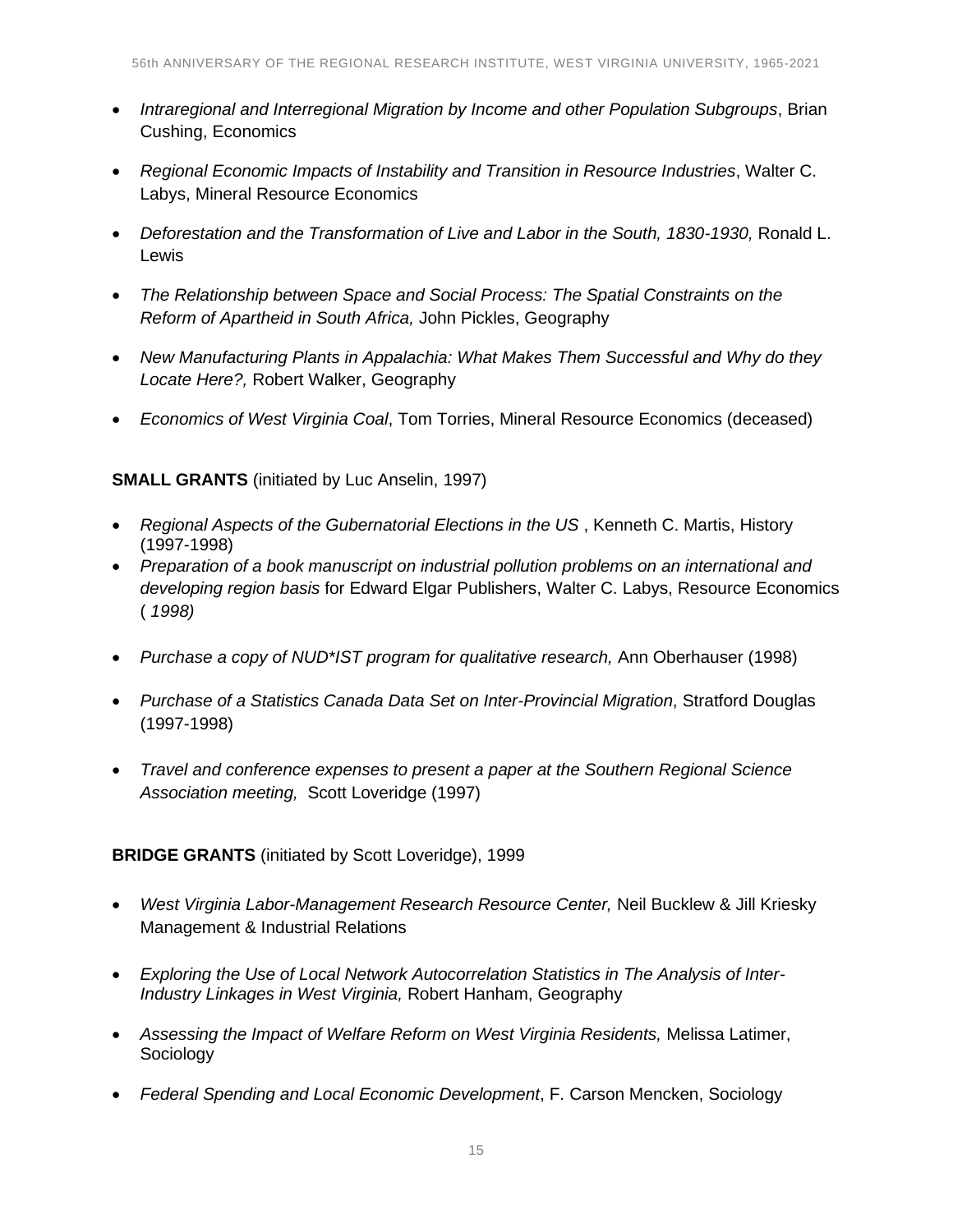# **HONORARY RRI APPOINTMENTS** (initiated by Scott Loveridge, 2000)

- Ken Fones-Wolf, History
- Tesfa Gebremedhin, Agricultural Economics
- Peter Schaeffer, Agricultural Economics

# **SRA PROGRAM (**initiated by Randy Jackson, 2004-2007)

The RRI/College Special Research Assignment (SRA) consisted of a research stipend and a summer term graduate research assistant awarded to a regular faculty engaged in one of many forms of regional research. Each award consisted of \$10,000 and a graduate research assistant.

- *An Economic Analysis of Small Businesses' Contribution to Poverty Alleviation and Development in Rural Regions*, Tesfa Gebremedhin, Resource Economics (2004)
- *Obesity, Technology, and Policy: Exploring the Connections and Implications for Sustainable Development of Appalachia*, Gerard D'Souza, Resource Economics
- *Examining the Linkages between Neighborhood Design, Social Capital, and Health: Survey Design and Pre-Test,* Kevin Leyden, Political Science
- *Shifting Household Strategies: A Comparative Study of Livelihood Diversification in Southern Ghana*, Kobena Hanson and Ann Oberhauser, Geology & Geography
- *Population Aging and Education Spending: Evidence from Elderly Migration*, Mehmet Tosun, Bureau of Business & Economic Research
- *Homeland Security Challenged from a Regional Perspective, Brian J. Gerber, Public* Administration

# **SEED GRANTS (**initiated by Randy Jackson, 2003-2010)

Two seed-grants provided to tenured or tenure track WVU faculty with interests in any aspect of regional research and analysis, including but not limited to studies of economy, land-use, environment, energy, industry, and socio-economic welfare. The award supports a graduate research assistant for the academic year. Preference is given to projects that have the greatest potential for future external funding. Recipients become RRI Faculty Research Associates. Seed grants listed by academic year include the following:

# **2003**

• *Apportionment Formula and Strategic Competition*, Santiago Pinto, Economics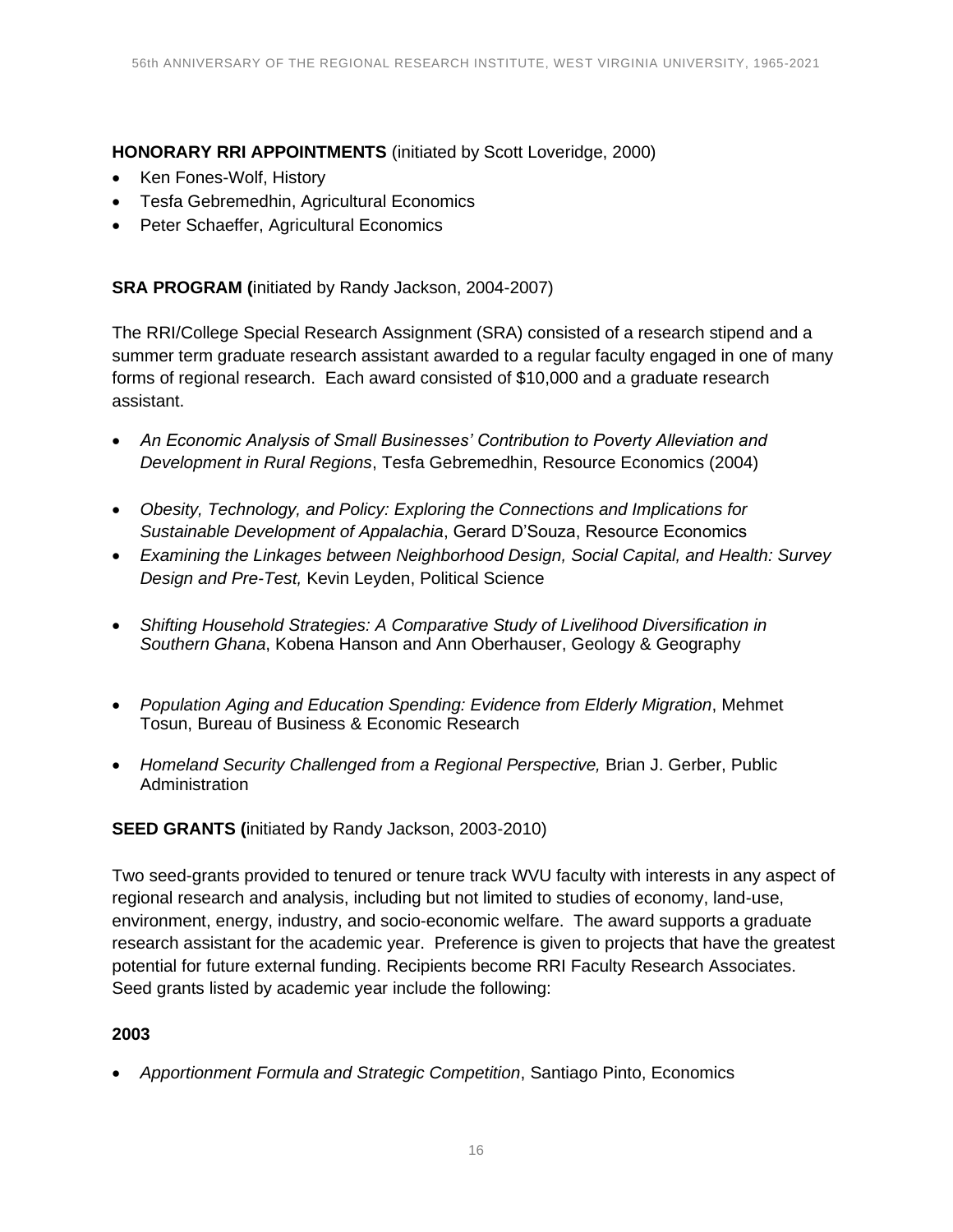• *Location-Specific Amenities, Equilibrium, and Constraints on Location Choices,* Brian Cushing, Economics

#### **2004**

- *Factors Influencing Venture Capital Availability in West Virginia, David Hughes, Extension*
- *Environmental Changes caused by Beaver and Deer in Canaan Valley, West Virginia*, James T. Anderson, Division of Forestry

#### **2005**

- *US Organic Regional Clusters: A National Study, Cheryl Brown, Agricultural & Resource Economics*
- *Nursing Home Quality of Care in Appalachia*, Mary Carter, Center on Aging

#### **2006**

- *Institutional Factors in Regional Economic Growth: An Austrian Model*, Odd Stalebrink
- *An Analysis of the Impact of Knowledge-based Activities in Rural Economics*, Tesfa Gebremedhin, Agricultural & Resource Economics

#### **2007**

- *West Virginia/Central Appalachian Land Use Status and Trends Project,* Charles Yuill, Resource Management
- *Proximity to Coal Mining and Health*, Michael Hendryx, Community Medicine

#### **2008**

• *Linking Tourism Resources and Local Economic Development: A Spatial Analysis in West Virginia*, Jinyang Deng, Division of Forestry

#### **2010**

- *Sustainable Development Planning in Energy Rich Regions: Estimating Regional Capital Assets using Remote Sensing and GIS*, Hodjat Ghadimi, Design & Landscape Architecture, Trevor Harris & Tim Warner, Geology & Geography
- *The Effect of Alcohol Retail Distribution and Taxes on Newborn Infant Health: Long-Term Consequences for Regional Development*, Tami Gurley-Calvez, Bureau of Business & Economic Research

# **RRI SEMINAR/WORKSHOP PRESENTATIONS, 2021-1985**

Chris Ivey January 27, 2020 Finding Beauty in the Raw – co-sponsored with the Department of Sociology and Anthropology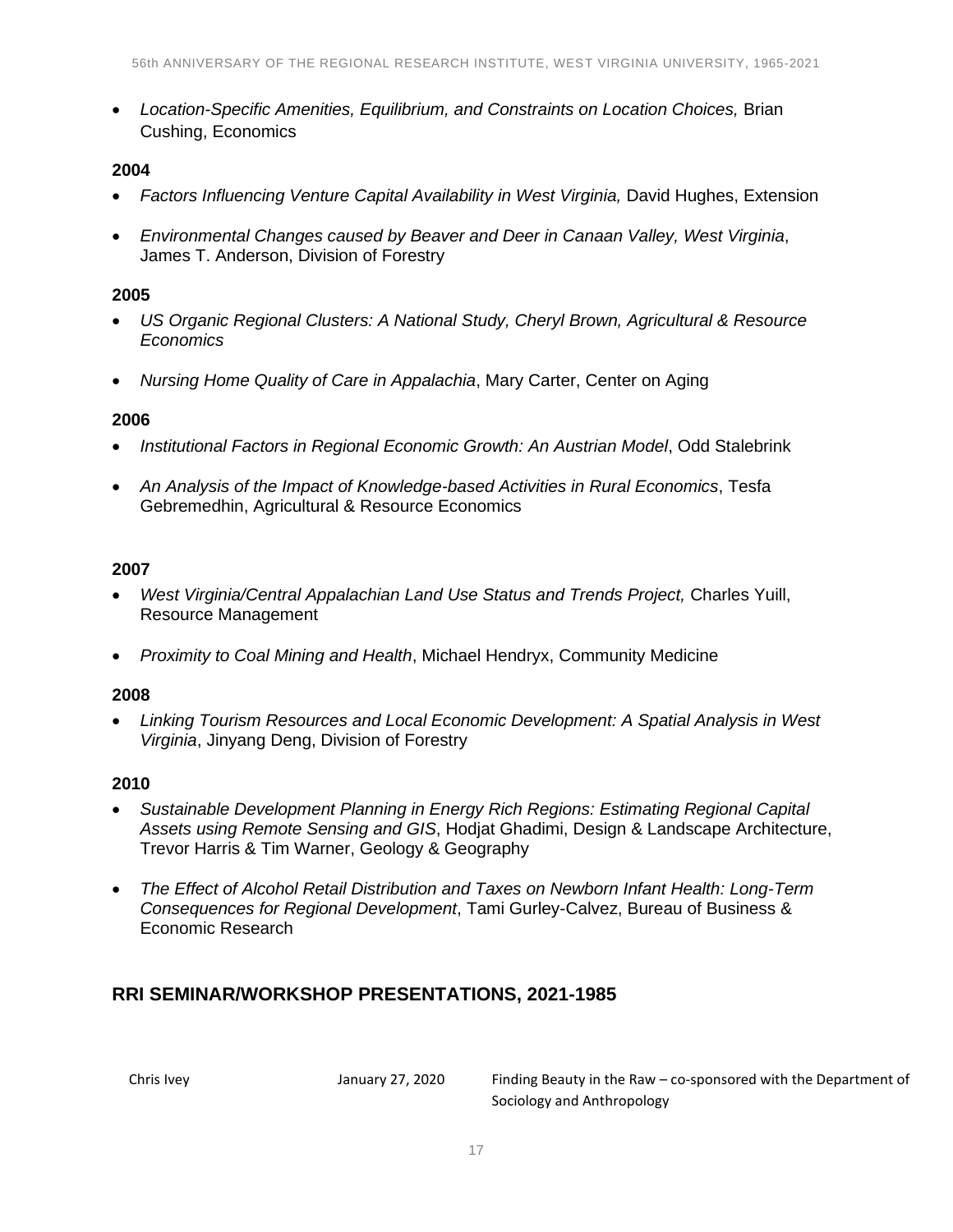| Sergio Rey                   | April 9, 2019      | PySAL 2.0: Lessons from the First 10 Years                                    |
|------------------------------|--------------------|-------------------------------------------------------------------------------|
| David B. Audretsch           | March 28, 2019     | Entrepreneurship and Regional Policy: The Role of Culture                     |
| Eveline van Leeuwen          | March 7, 2019      | Urban-Rural Interactions: More Important than Ever                            |
| Michael Goodchild            | January 22, 2019   | Geography and GIScience: An Evolving Relationship                             |
| Jadwiga R. Ziolowska         | April 17, 2018     | Sustainability of Biofuels in an Uncertain Decision Environment               |
| Fernando Salgueiro Perobelli | January 25, 2016   | Demographic Changes in Brazil and its Impact on Greenhouse                    |
|                              |                    | Gas Emissions: An Input-Output Analysis                                       |
| <b>Heather Stephens</b>      | January 17, 2018   | Economic Distress and Labor Market Participation                              |
| Patricio Aroca               | November 17, 2016  | The Smartness Migration Impacts on Smart Cities                               |
| Max Schweizer                | October 18, 2016   | Brexit - the End of "Regionalism" in Europe? Observations of a                |
|                              |                    | Former Swiss Diplomat                                                         |
| John Carruthers              | April 19, 2016     | A Revealed Preference Exploration of Quality of Life in Seoul,                |
|                              |                    | Korea: A Hedonic Approach                                                     |
| Luc Anselin                  | March 10, 2016     | Spatial Data Science in a CyberGIS Era                                        |
| <b>Emily Talen</b>           | March 8, 2016      | Unpacking New Urbanism: The Status of Walkable Diversity                      |
| Scott Loveridge              | March 1, 2016      | Does Fracking Pay? County-level Economic Effects of Natural Gas               |
|                              |                    | <b>Extraction &amp; Policy Options</b>                                        |
| Jacob Vigdor                 | February 29, 2016  | A Eulogy for No Child Left Behind                                             |
| Elizabeth Mack               | February 18, 2016  | The Broadband-Entrepreneurship Nexus (BEN)                                    |
| <b>Stuart McIntyre</b>       | February 4, 2016   | Estimating Household Energy Elasticities at a Regional Level for              |
|                              |                    | the UK                                                                        |
| David Bieri                  | January 28, 2016   | Back to the Future of a Regional Theory of Money and Credit                   |
| <b>Tony Grubesic</b>         | October 27, 2015   | Essential Air Service: Challenges for Enhancing Transport Access in           |
|                              |                    | <b>Rural America</b>                                                          |
| <b>Edward Glaeser</b>        | October 7, 2015    | What Makes Cities Grow or Decline?                                            |
| Rachel Franklin              | September 24, 2015 | The Demographic Burden of Population Decline in U.S. Cities                   |
| Girum Dagnachew Abate        | March 19, 2015     | On the link between volatility and growth: A spatial econometrics<br>approach |
| Kenneth C. Martis            | November 6, 2014   | Regions, Parties and Voting: Developing a Geographic                          |
|                              |                    | Understanding of American Political History                                   |
| <b>Stephen Ross</b>          | April 4, 2014      | The Housing and Educational Consequences of the School Choice                 |
|                              |                    | Provisions of NCLB: Evidence from Charlotte, NC                               |
| Andrei Belyi                 | December 4, 2013   | Gazprom's Strategies in the Aftermath of the Shale Gas                        |
| <b>Trevor Harris</b>         | October 24, 2013   | GIS, Deep Mapping, and the Spatial Turn                                       |
| Daniel McMillen              | September 27, 2013 | Assessments and Property Tax Variability: A Quantile Approach                 |
| <b>Olivier Parent</b>        | September 6, 2013  | Public School Consolidation: A Partial Observability Spatial                  |
|                              |                    | <b>Bivariate Probit Approach</b>                                              |
| Stuart G. McIntyre           | June 24, 2013      | Personal Indebtedness, Community Characteristics and Theft                    |
|                              |                    | Crime                                                                         |
| Stuart G. McIntyre           | June 14, 2013      | Feed in Tariffs and the Uptake of Household Renewable Energy                  |
|                              |                    | Device in England & Wales                                                     |
| Yohannes G. Hailu            | March 14, 2013     | Energy Access and Security Challenges and Implications to                     |
|                              |                    | Economic Transformation in Eastern Africa                                     |
| Jaewon Lim                   | March 21, 2013     | Attracting Highly Educated Migrants for Regional Economic                     |
|                              |                    | Growth - Is this a Viable Solution to All?                                    |
| Carlos Roberto Azzoni        | November 29, 2012  | Concentration and Inequality Across Brazilian Regions                         |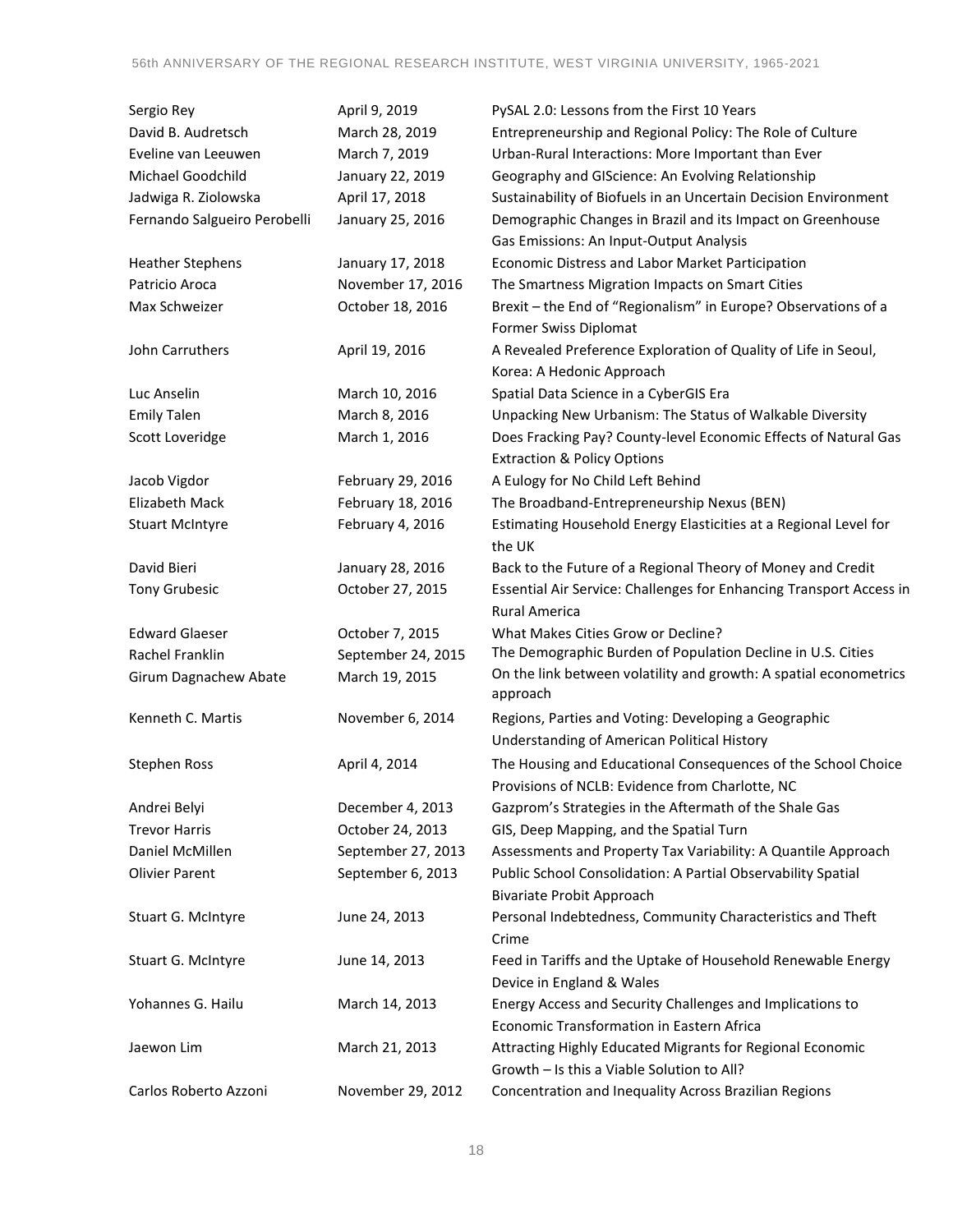| Nate Baum-Snow         | September 7, 2012  | Urban Transport Expansions, Employment Decentralization, and<br>the Spatial Scope of Agglomeration Economies                                                                                                |
|------------------------|--------------------|-------------------------------------------------------------------------------------------------------------------------------------------------------------------------------------------------------------|
| Sandy Dall'erba        | April 26, 2012     | Regional Economic Development, Public Expenditures and<br>Spillover Effects: Guidance for ARRA and Future Regional Policies                                                                                 |
| Badi H. Baltagi        | March 9, 2012      | Small Sample Properties and Pretest Estimation of a Spatial<br>Hausman-Taylor Model                                                                                                                         |
| Igmar Prucha           | February 23, 2012  | On Two-step Estimation of a spatial autoregressive Model with<br>Autoregressive Distrubances and Endogenous Regressors and<br>Small Sample Properties of the I2(q) Test Statistic for Spatial<br>Dependence |
| Peter Nijkamp          | February 16, 2012  | Migration and Impact Assessment: New Horizons                                                                                                                                                               |
| Raymond Florax         | December 1, 2011   | Obesity and Fast Food in Urban Markets: A New Approach Using<br>Geo-referenced Micro Data                                                                                                                   |
| <b>Bruce Newbold</b>   | October 20, 2011   | Income Effects of Migration to a Large Metropolitan Area: Is<br>Toronto an Escalator or an Elevator                                                                                                         |
| Attila Varga           | September 29, 2011 | From the Geography of Innovation to Development Policy Impact<br>Analysis                                                                                                                                   |
| Aura Reggiani          | April 28, 2011     | Accessibility and Resilience in Complex Networks                                                                                                                                                            |
| Alessandra Faggian     | April 21, 2011     | Cultural Avoidance and Internal Migration in the USA: Do the<br><b>Source Countries Matter?</b>                                                                                                             |
| Elena Irwin            | March 31, 2011     | Explaining the Persistence of Scattered Urban Land Development:<br>An Agent-Based Model of Exurban Land Markets                                                                                             |
| Eveline S. van Leeuwen | February 17, 2011  | Microsimulation as a Tool in Developing Interregional Input-<br>output Tables; A Case Study of the Cairngorms National Park in<br>Scotland                                                                  |
| Patricio Aroca         | November 8, 2010   | Regional Cycle Synchronization in Chile                                                                                                                                                                     |
| <b>Edward Coulson</b>  | October 22, 2010   | Measuring the External Benefits of Homeownership                                                                                                                                                            |
| Edmund J. Zolnik       | April 29, 2010     | Estimates of Statewide and Nationwide Carbon Dioxide Emission<br>Reductions and their Costs from Cash for Clunkers                                                                                          |
| Richard E. Klosterman  | April 22, 2010     | New Tools for a New Planning                                                                                                                                                                                |
| Nancy Lozano-Gracia    | April 8, 2010      | The Price is Right: Improving Estimates of Cadastral Values in<br>Bogota, Colombia through Submarket Definition                                                                                             |
| Yu Xiao                | March 18, 2010     | Economic Impacts of Hurricanes: Labor Market Adjustment after<br>the Unexpected                                                                                                                             |
| Haifeng Qian           | March 16, 2010     | Modeling Knowledge-Based Regional Systems of<br>Entrepreneurship                                                                                                                                            |
| Jae Hong Kim           | March 11, 2010     | Integrating Regional & Sub-Regional Socio-Economic Forecasting<br>and Analysis: A Spatial REIM (Regional Econometric Input-Output<br>Model)                                                                 |
| Gianfranco Piras       | October 15, 2009   | The Journey to Safety: Conflict-Driven Migration Flows in<br>Colombia                                                                                                                                       |
| Harvey J. Miller       | October 8, 2009    | People in Geographical Information Science                                                                                                                                                                  |
| Karen Turner           | August 10-13, 2009 | WORKSHOP: Computable General Equilibrium (CGE) Modeling                                                                                                                                                     |
| James LeSage           | May 11-14, 2009    | <b>WORKSHOP: Introduction to Spatial Econometrics</b>                                                                                                                                                       |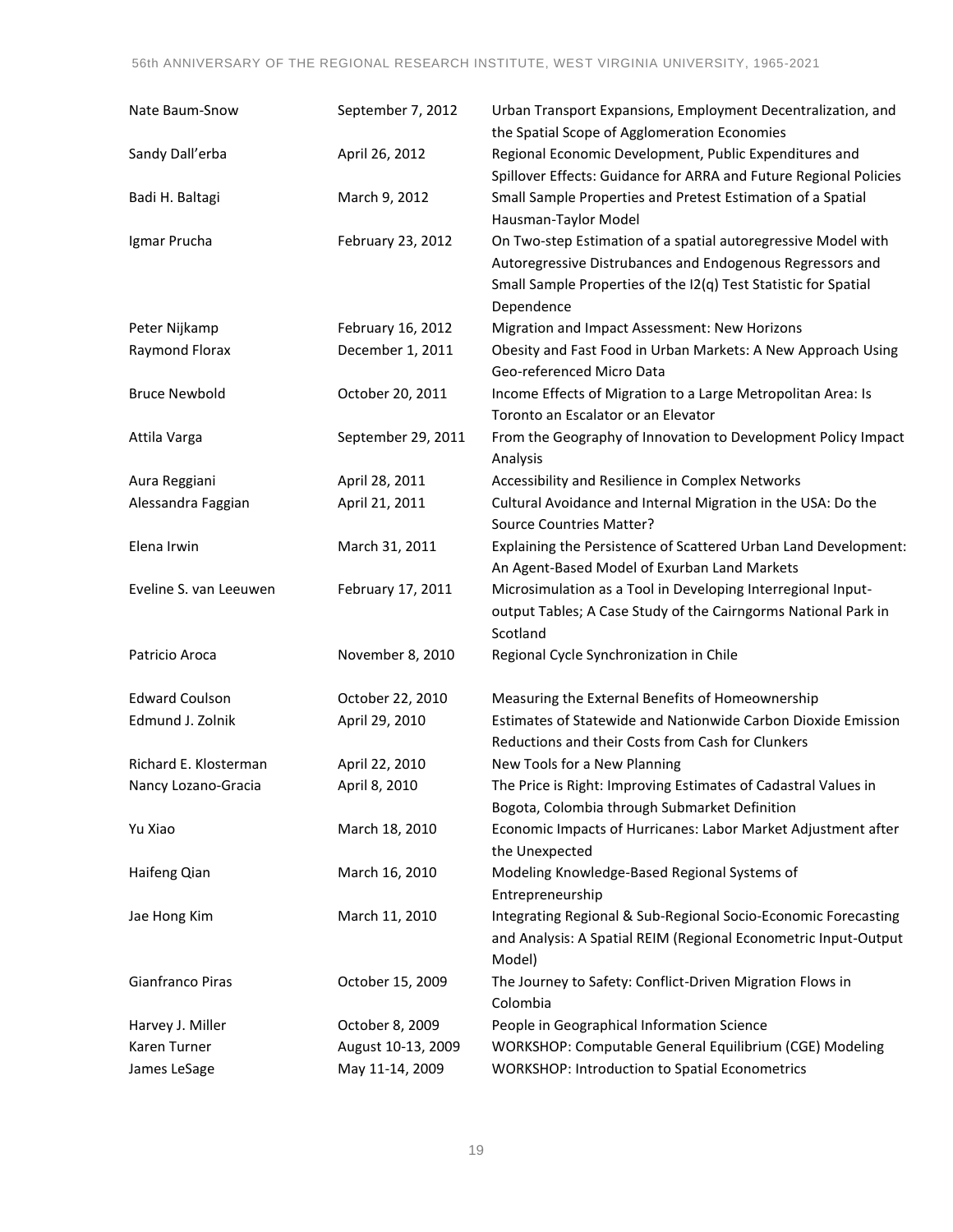#### 56th ANNIVERSARY OF THE REGIONAL RESEARCH INSTITUTE, WEST VIRGINIA UNIVERSITY, 1965-2021

| Donald J. Lacombe      | March 12, 2009          | The Dual Spatial Autoregressive Probit Model with an Application<br>to the 2001 Congressional Farm Bill                                             |
|------------------------|-------------------------|-----------------------------------------------------------------------------------------------------------------------------------------------------|
| Henk Folmer            | February 19, 2009       | How to Get Rid of W: A Latent Variables Approach to Modeling<br><b>Spatially Lagged Variables</b>                                                   |
| Sergio Rey             | December 15-18,<br>2008 | WORKSHOP: Introduction to Exploratory Spatial Data Analysis                                                                                         |
| Kenneth C. Martis      | October 30, 2008        | Regions, Parties and Voting: The Historical Geography of United<br>States Presidential Elections: 1788-2008                                         |
| David Plane            | April 10, 2008          | Rounding the Life Course and Heading for Home: How Age and<br>Intergenerational Family Ties Shape Migration Up and Down the<br>U.S. Urban Hierarchy |
| Serge Rey              | March 13, 2008          | Exploratory Space-Time Data Analysis with STARS                                                                                                     |
| Roger Stough           | February 7, 2008        | Leadership and Regional Economic Development                                                                                                        |
| Ivan T. Gruikin        | February 5, 2008        | An exchange of knowledge and ideas among the people of the US<br>and Bulgaria                                                                       |
| Geoffrey J. D. Hewings | November 29, 2007       | Demographic Challenges to Regional Development,                                                                                                     |
| William Bowen          | November 15, 2007       | Industrial Agglomeration and the Regional Scientific Explanation<br>of Perceived Environmental Injustice                                            |
| <b>Edward Feser</b>    | October 11, 2007        | Knowledge-Intensive Activity in U.S. Metro Areas: An Occupation-<br>Based Analysis of 1990-2000 Trends                                              |
| Mario J. Miranda       | April 12, 2007          | Numerical Solution of Stochastic Dynamic Economic Models: An<br>Introduction                                                                        |
| Mark Partridge         | March 15, 2007          | The Geographic Diversity of U.S. Nonmetropolitan Growth<br>Dynamics: A Geographically Weighted Regression Approach                                  |
| Peter Batey            | March 8, 2007           | The Spatial Targeting of Urban Policy Initiatives: A<br>Geodemographic Assessment Tool                                                              |
| Dan Rickman            | October 26, 2006        | Employment Growth in the American Urban Hierarchy: Long Live<br>Distance                                                                            |
| Karen R. Polenske      | October 19, 2006        | Coke and Steel: The Strategic Significance of their Regional<br>Development in China in the Global Supply Chain                                     |
| <b>Brian Mikelbank</b> | April 21, 2006          | Developing Neighborhood Typologies for Local Housing Policy                                                                                         |
| Darla Munroe           | April 13, 2006          | Multiscale Models of Exurban Land Conversion in Ohio                                                                                                |
| <b>Shaoming Cheng</b>  | April 4, 2006           | Preference Heterogeneity in Plant Location Choices: A Case of<br>Japanese New Manufacturing Plants in China                                         |
| <b>Olivier Parent</b>  | March 28, 2006          | Using the Variance Structure of the Conditional Autoregressive<br>Spatial Specification to Model Knowledge Spillovers                               |
| John Parr              | March 23, 2006          | Economic Definitions of the City                                                                                                                    |
| John M. Quigley        | March 2, 2006           | Urbanization, Productivity, and Innovation: Evidence from<br>Investment in Higher Education                                                         |
| John O'Loughlin        | February 2, 2006        | The Outcomes of Civil Wars: Ethnic Relations, Economic Collapse<br>and Uncertain Political Futures in Bosnia and the North Caucasus<br>of Russia    |
| Art Getis              | December 8, 2005        | Finding 'Appropriate' Spatial Weights Matrices and Spatial<br>Clusters                                                                              |
| Kingsley Haynes        | December 1, 2005        | Substitution and Complementarity Effects between Information<br>Technology and Transportation: A Regional Perspective                               |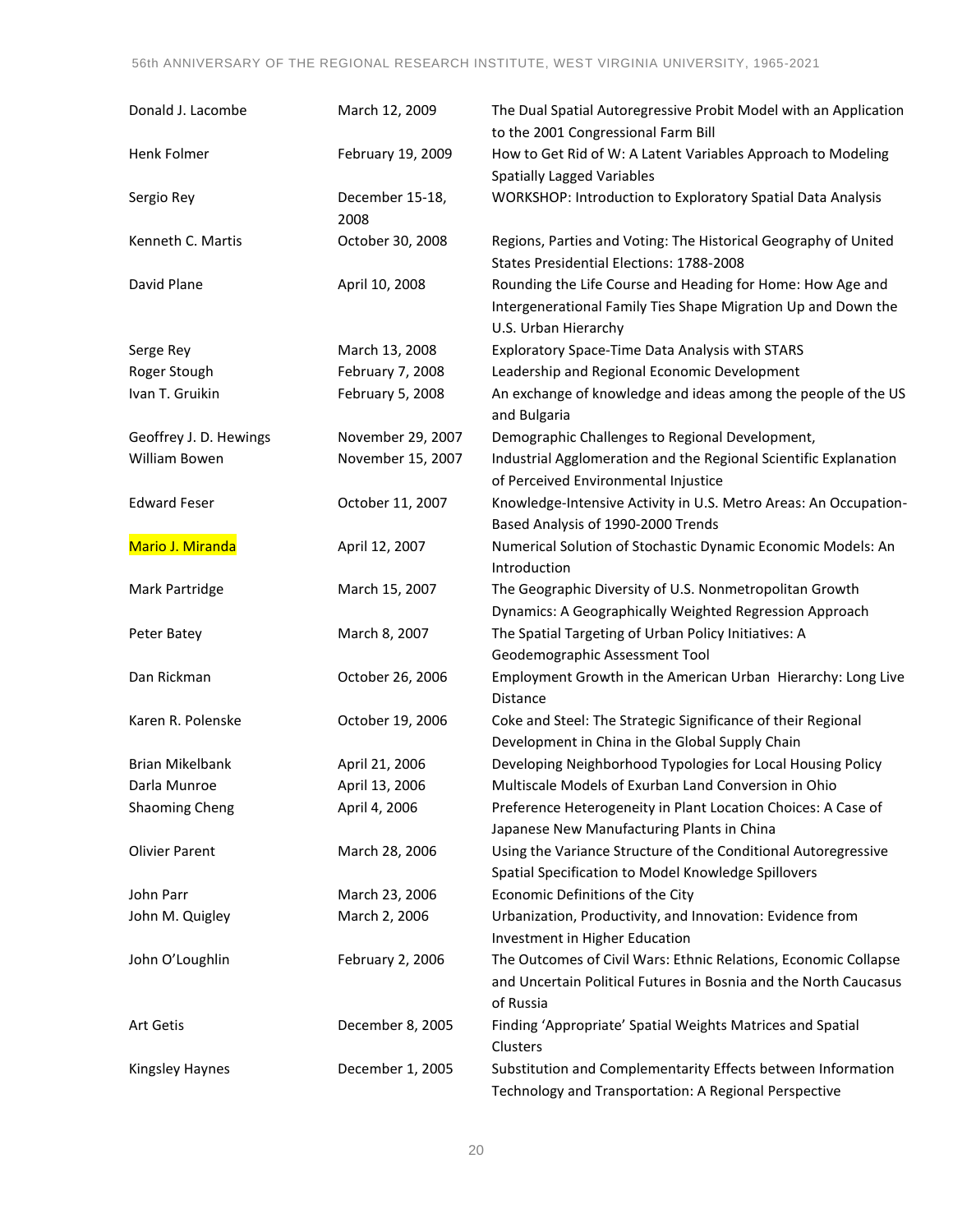| Ge Lin                              | October 28, 2005   | Climate Amenity, Physical Activity and Body Mass Index, a<br>Geographic Analysis based on the 2003 Behavioral Risk Factor                                      |
|-------------------------------------|--------------------|----------------------------------------------------------------------------------------------------------------------------------------------------------------|
|                                     |                    | Surveillance System Surveys in the U.S.                                                                                                                        |
| <b>Phil Graves</b>                  | September 9, 2005  | Some Implications of a Flaw in the Valuation of Public Goods                                                                                                   |
| Lei Ding                            | June 23, 2005      | The Role of Telecommunications Infrastructure in Regional<br>Economic Growth in China                                                                          |
| Julie Hwang                         | May 19, 2005       | The Effects of Housing Market Segmentation on Commuting: A<br><b>Geographical Analysis</b>                                                                     |
| Up Lim                              | May 17, 2005       | Knowledge Externalities, Spatial Dependence and Innovative                                                                                                     |
| John Pickles                        |                    | Activity in U.S. Metropolitan Areas                                                                                                                            |
|                                     | January 28, 2005   | On the Social History and Geography of Mapping                                                                                                                 |
| Scott Loveridge                     | January 19, 2005   | Who Takes the Long View in Developing a Region Dependent on<br><b>Natural Resources?</b>                                                                       |
| Graham Clarke                       | November 8, 2004   | Applied Microsimulation in Regional Science                                                                                                                    |
| <b>Bjarne Madsen</b>                | November 5, 2004   | Theoretical and Operational Issues in Sub-regional Economic<br>Modelling: Illustrated through the Development and Application<br>of the LINE Model             |
| Dawn Parker                         | October 8, 2004    | Edge-Effect Externalities and the Evolution of Complex Land-Use<br>Patterns at the Urban-Rural Fringe                                                          |
| Janet E. Kolhase                    | October 1, 2004    | Firm Location in a Polycentric City: The Effects of Public Policy and<br>Firm Characteristics on Location Decisions                                            |
| Dick Conway                         | April 22-23, 2004  | The Practice of Regional Economics: Modeling and Applications                                                                                                  |
| Jerome E. Dobson                    | October 31, 2003   | GIS, Warfare and Society                                                                                                                                       |
| <b>Eric Sheppard</b>                | September 19, 2003 | <b>GIS and Critical Geography</b>                                                                                                                              |
| Duane Marble                        | April 24, 2003     | Problems of Movement in Space and Time: Refining our Views of<br>Impedance at the Level of the Individual                                                      |
| Peter McGregor                      | April 15, 2003     | The Importance of the Regional/Local Dimension of Sustainable<br>Development: An Illustrative Computable General Equilibrium<br>Analysis of the Jersey Economy |
| Mark S. Keiser                      | October 18, 2002   | Watershed-based trading in the Midwest                                                                                                                         |
| W. L. (Vic) Adamowicz               | April 12, 2002     | The Evolution of Public Land Forest Management in Canada: Is It<br>Suitable?                                                                                   |
| James LeSage                        | April 5, 2002      | Missing Values in the Presence of Spatial Dependence                                                                                                           |
| Daniel R. Williams & Steve<br>Selin | March 19, 2002     | The Fulbright Scholar Program: Cross Cultural Reflections from<br>Norway and Finland                                                                           |
| Anne K. Knowles                     | March 7, 2002      | Streets of Hell, Devil's Pride: The World of the 19th Century Iron<br>Workers                                                                                  |
| Jesse Richardson, Jr.               | March 1, 2002      | From Mandates to Smart Growth: The Evolution of Growth<br>Management in the U.S.                                                                               |
| Alan T. Murray                      | February 6, 2002   | Geographical Considerations in Forest Management Planning                                                                                                      |
| Fernanda Jose                       | June 18, 2001      | GIS and Education in Sofala Province-Mozambique                                                                                                                |
| Abeda Dawood                        | May 30, 2001       | Biodiversity Conservation Challenges in Post-Apartheid South<br>Africa                                                                                         |
| Peter V. Schaeffer                  | April 25, 2001     | Research in Migration                                                                                                                                          |
| <b>Richard Healey</b>               | April 23, 2001     | Business Decision-Making and Regional Dynamics: A Case Study of<br>the 19th Century Pennsylvanian Anthracite Coal Industry                                     |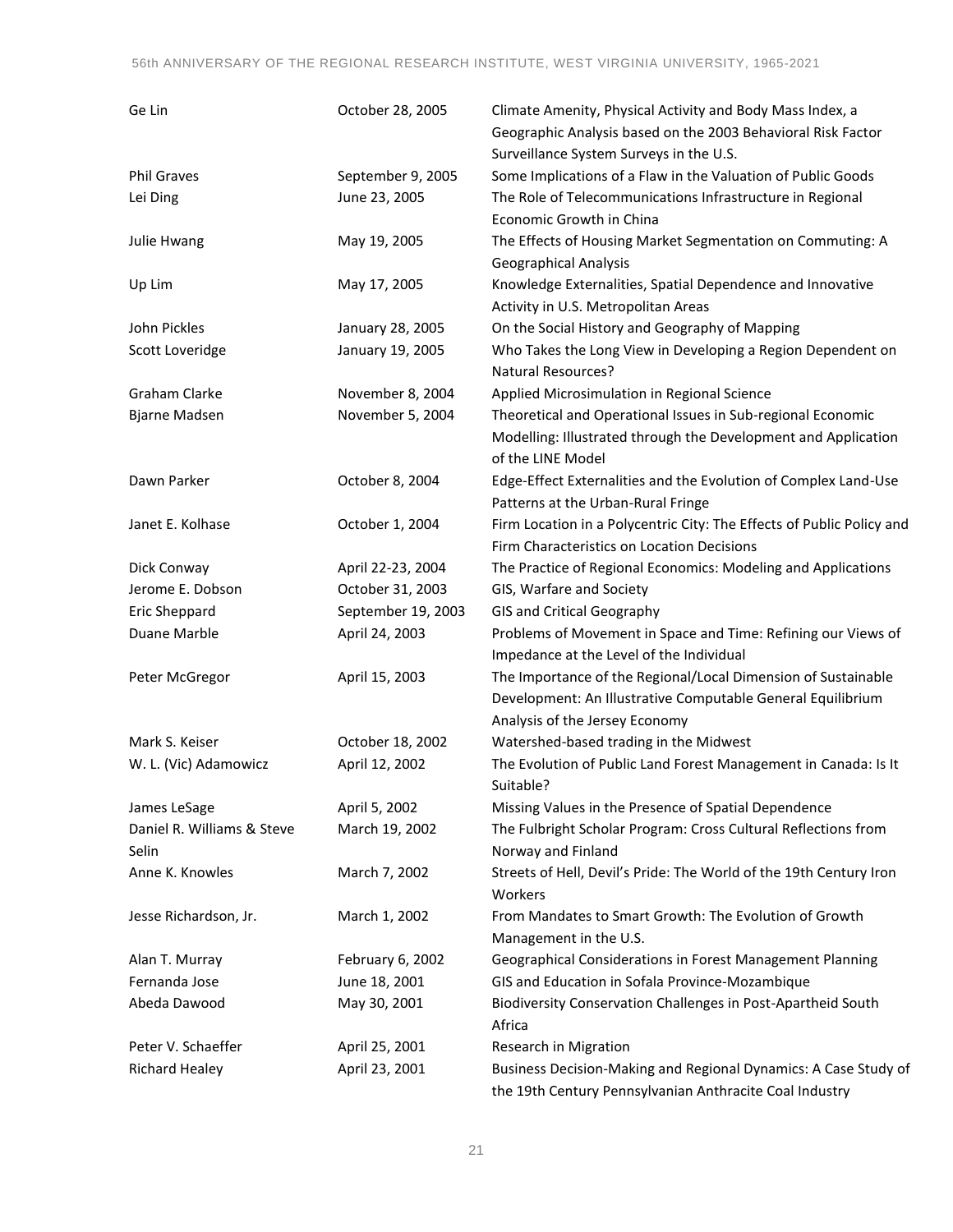| Randall W. Jackson        | April 11, 2001     | A Model of Spatial Competition                                      |
|---------------------------|--------------------|---------------------------------------------------------------------|
| Shuming Bao               | March 9, 2001      | Economic Geography and Regional Growth in China                     |
| Christopher Williams      | November 8, 2000   | Labour's Century: The Politics of the South Wales Coalfield         |
| Kenneth Martis            | November 3, 2000   | Regions, Districts and Parties: The 2000 Election in Historical     |
|                           |                    | Context                                                             |
| Cindi Katz                | October 20, 2000   | The Hidden Geographies of Social Reproduction                       |
| Randall Rosenberger       | October 6, 2000    | Valuing West Virginia's Assets: Reaping What Others Know            |
| <b>Richard Couto</b>      | September 29, 2000 | Building Civil Society in Appalachia: Social Capital and Non-Profit |
|                           |                    | Organizations                                                       |
| Ge Lin                    | September 22, 2000 | Access to Health Care: Geographic Information Perspective           |
| David Freshwater          | September 8, 2000  | Ready or Not? The Rural South and its Workforce                     |
| Smile Dube                | August 22, 2000    | Zimbabwe' Economic Development Experience since 1980                |
| <b>Grant Saff</b>         | April 28, 2000     | Urban Planning in South Africa: Lessons from the Past and           |
|                           |                    | Challenges for the Future                                           |
| Robert Hanham and Shawn   | April 24, 2000     | Modeling Local Area Manufacturing Employment Change in Japan        |
| <b>Banasick</b>           |                    | in a Period of Global Restructuring?                                |
| Henri Nsanjama            | March 17, 2000     | Can Sustainable Development and Resource Utilization be             |
|                           |                    | Achieved in Southern Africa?                                        |
| Lazaro Luis Gonzalez and  | March 13, 2000     | Regional Economic Development in the Cuban Context                  |
| Esteban Morales Domínguez |                    |                                                                     |
| Elena Irwin               | February 25, 2000  | Explaining the Evolution of "Sprawl" Land Use Patterns at the       |
|                           |                    | Urban-Rural Fringe                                                  |
| Joseph R. Oppong          | January 28, 2000   | Structural Adjustment and the African AIDS Crisis                   |
| Marty Dodson              | January 26, 2000   | Welfare Generosity and Location Choices Among New United            |
|                           |                    | <b>States Immigrants</b>                                            |
| Stephan J. Goetz          | January 25, 2000   | Identifying Critical Rural Development Issues                       |
| John M. Gowdy             | January 14, 2000   | Weak versus Strong Sustainability: Beyond Economic Man              |
| Timothy J. Bartik         | November 18, 1999  | Jobs for the Poor: Labor Supply vs. Labor Demand Policies           |
| <b>Alaric Maude</b>       | October 19, 1999   | What Helps a Regional Development Agency be Effective? Lessons      |
|                           |                    | from Australia                                                      |
| <b>Steve Wing</b>         | October 8, 1999    | Environmental Injustice in North Carolina Swine Industries          |
| W. Graeme Donovan         | October 1, 1999    | Rural Development in Africa: A World Bank Perspective               |
| Clifford M. Johnson       | September 28, 1999 | Public Job Creation: New Approaches in a New Era of Welfare         |
|                           |                    | Reform                                                              |
| Paul Robbins              | September 10, 1999 | Fixed Categories in a Portable Landscape: Exploring                 |
|                           |                    | Contradictions in Land Cover Analysis in India                      |
| Ed Zahniser               | April 27, 1999     | Educating for Wilderness and Wildness: Toward a Social Contract     |
|                           |                    | with the Land                                                       |
| Robert Hanham and Shawn   | March 12, 1999     | WORKSHOP: Economic Crisis, Spatial Clustering and the Uneven        |
| <b>Banasick</b>           |                    | Development of Manufacturing in Japan, 1985-95                      |
| Thomas F. Torries         | February 26, 1999  | West Virginia Reserve Coal Valuation Model Applications             |
| Thomas W. Ilvento         | February 19, 1999  | Communication, Fairness, and Trust in Poultry Grower                |
|                           |                    | Contracts: The Growers' Perspective                                 |
| <b>Gregory Elmes</b>      | January 29, 1999   | WORKSHOP: Mapping Heart Disease Mortality in Appalachia:            |
|                           |                    | The Roles of Ethnic Status, Gender, Social Environment, and         |
|                           |                    | Access to Care                                                      |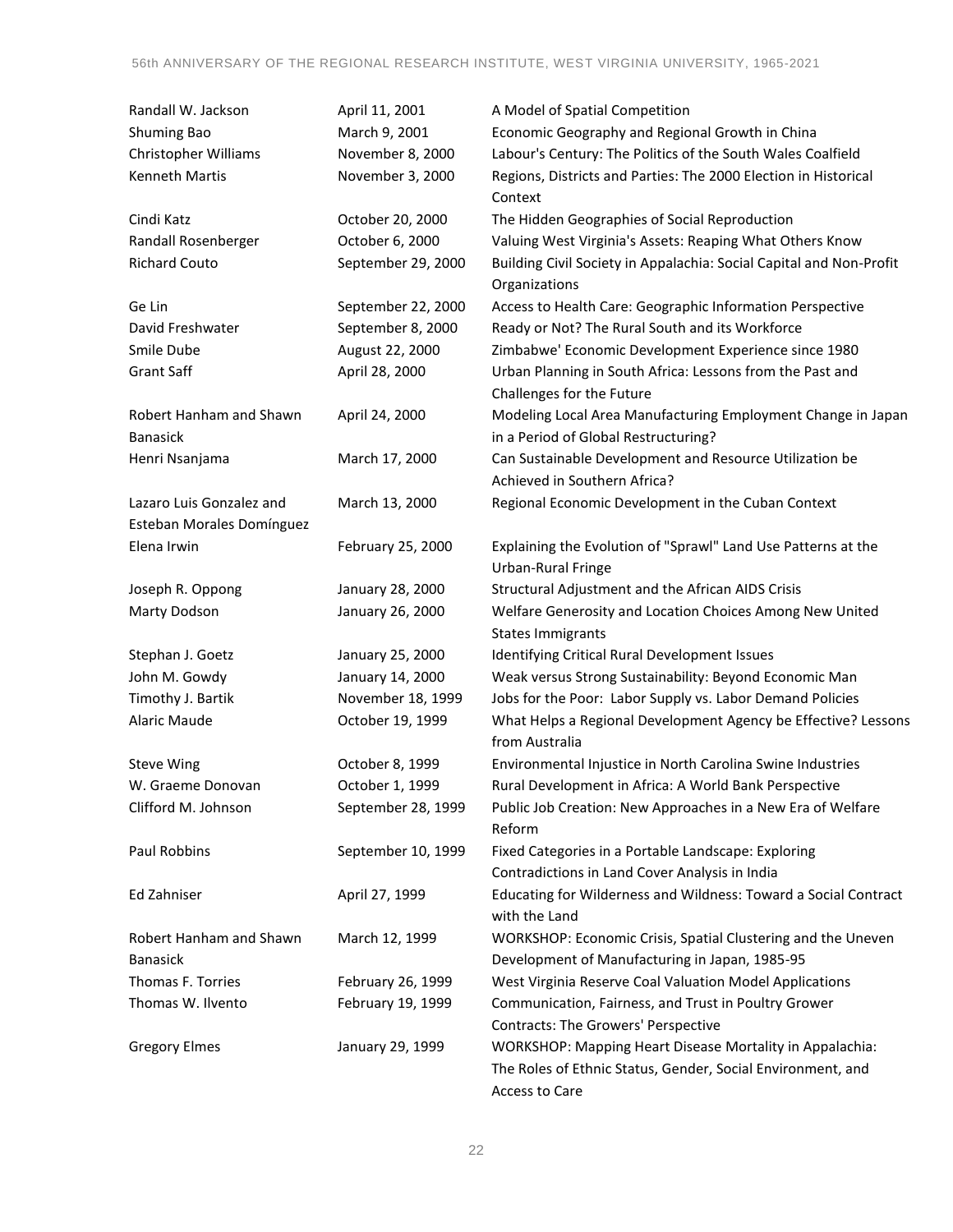| Vito Perrone                                    | November 20, 1998  | Policies that Support Good Rural Schools                                                               |
|-------------------------------------------------|--------------------|--------------------------------------------------------------------------------------------------------|
| Kenneth E. Stone                                | October 16, 1998   | The Future of Small Town Retail in a World of Giants                                                   |
| J. Bradford Jensen                              | October 2, 1998    | Exporting and Growth: Evidence from U.S. Manufacturing                                                 |
| Jesse L. White Jr.                              | September 18, 1998 | Regional Development Policy in the U.S. in the New Century                                             |
| David Greenstreet                               | April 24, 1998     | The Use of the REMI Model for Regional Development Planners                                            |
| John B. Engberg                                 | February 27, 1998  | <b>Enterprise Zones and Housing Markets</b>                                                            |
| Carl Milofsky                                   | February 13, 1998  | Building Social Capital: The Community Resource Exchange as a<br>Virtual Organization                  |
| Joseph D. Coffey                                | February 6, 1998   | Universities are Vital to Rural Vitality                                                               |
| Linda M. Lobao                                  | January 23, 1998   | Conceptualizations of Economic Change, Income Levels and<br>Inequality: A National Analysis, 1970-1990 |
| Harry H. Kelejian and Dennis<br>Robinson        | October 31, 1997   | Returns to Investment in Navigation Infrastructure                                                     |
| Zoltan Acs                                      | October 17, 1997   | Regional and Global Systems of Innovation                                                              |
| Carla Dickstein                                 | September 19, 1997 | The Challenge of Sustainable Development in Practice: The<br>Coastal Enterprises, Inc. Experience      |
| Esther Wangari                                  | September 12, 1997 | The Effects of Kenyan Land Reform on Female-Headed<br>Households                                       |
| <b>Bill Bishop</b>                              | April 25, 1997     | Reflections and Conclusions about Appalachian Development                                              |
| Sally Maggard and F. Carson                     | April 11, 1997     | WORKSHOP: The Informal Economy in West Virginia: Recent                                                |
| Mencken                                         |                    | Evidence from the West Virginia Social Indicator Survey                                                |
| Munroe Eagles                                   | April 4, 1997      | The Political Ecology of Local Party Organization: The Case of<br>Canada                               |
| George Penick                                   | March 21, 1997     | Harnessing Private Wealth for the Common Good: The Story of<br>the Foundation for the Mid South        |
| Lionel J. (Bo) Beaulieu                         | February 28, 1997  | Building Human Capital to Sustain Communities: The Ingredients<br>of School Success                    |
| David Rasmussen                                 | February 21, 1997  | Crime and Regional Development Policy                                                                  |
| Cornelia B. Flora                               | January 24, 1997   | Cooperation in the New Economy: How Social Capital Creates<br>Wealth                                   |
| Cynthia Rogers and<br><b>Stephen Ellis</b>      | November 22, 1996  | WORKSHOP: Local Economic Development as a Game                                                         |
| Raymond Florax, Luc Anselin<br>and Attila Varga | November 13, 1996  | WORKSHOP: Role of Universities in the Regional Economy                                                 |
| Lisa Kelly                                      | November 8, 1996   | Race and Place: Defining Community in the Post-Shaw Era                                                |
| Kenneth C. Martis                               | November 1, 1996   | Districts, Parties, and Voting: The Geography Behind the 1996<br>Elections                             |
| Robert Walker                                   | October 25, 1996   | Ecosystem Change and the Regional Economy: The Case of<br>Human Encroachment into South Florida        |
| Beth Barnett and Gregory                        | October 18, 1996   | WORKSHOP: Defining Regions for Epidemiologic Studies of                                                |
| Elmes                                           |                    | Uneven Development and Cardiovascular Disease                                                          |
| Roger Lohmann                                   | October 11, 1996   | <b>WORKSHOP: Aging and Civil Society</b>                                                               |
| Gary Hunt                                       | October 4, 1996    | Are Native Workers Harmed by Immigration? Regional Labor<br>Market Adjustment in the U.S.              |
| Paul Knox                                       | September 13, 1996 | The New Urbanism: A Geographical Perspective                                                           |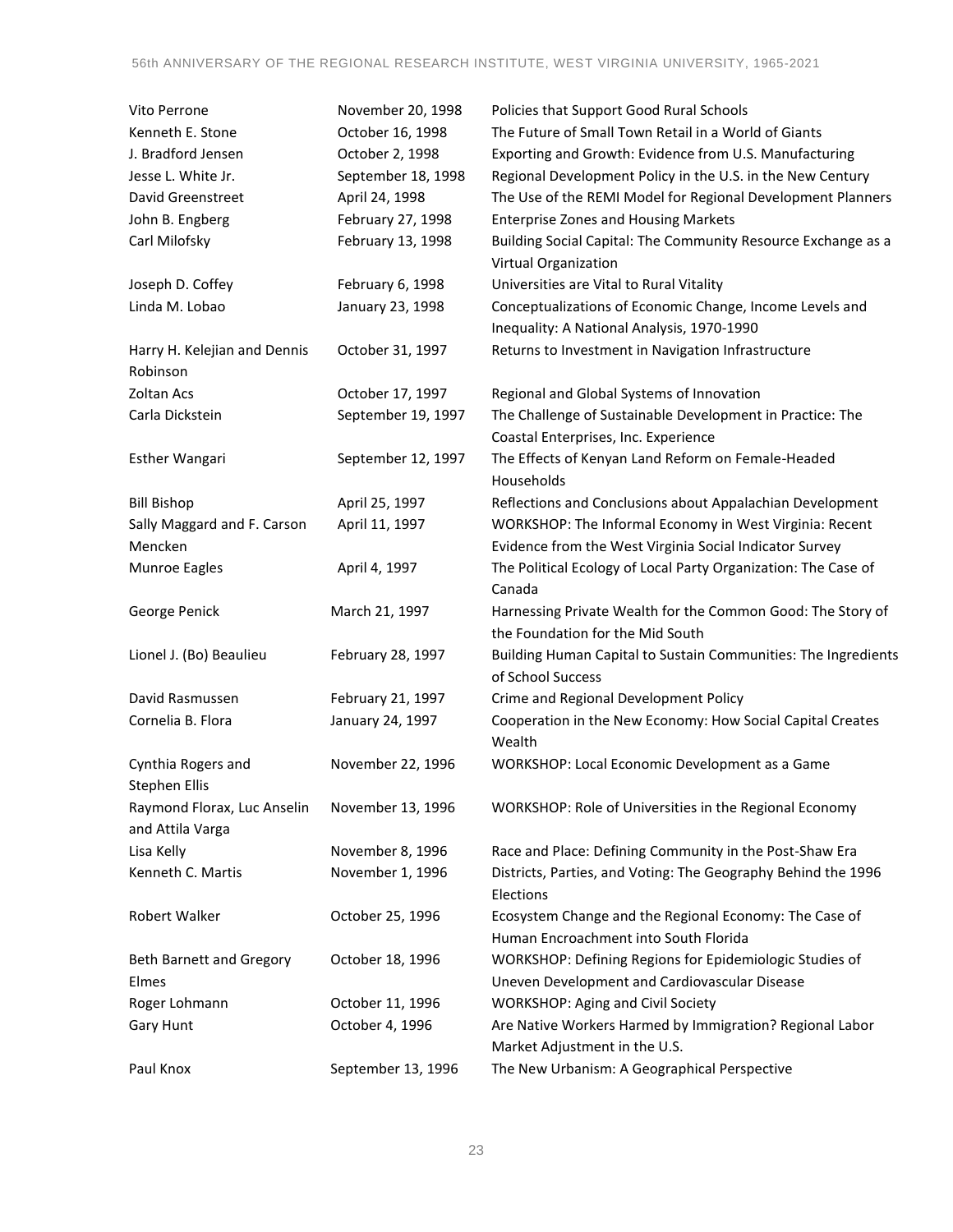| Amy K. Glasmeier                                                      | April 26, 1996     | How Do Firms Learn? Increasing Competitiveness and the Role<br>of Internal and External Environments                        |
|-----------------------------------------------------------------------|--------------------|-----------------------------------------------------------------------------------------------------------------------------|
| Ann R. Tickamyer                                                      | April 19, 1996     | Public Policy and Private Lives: Social and Spatial Dimensions of<br>Women's Poverty and Welfare Policy in Rural Appalachia |
| Lawrence A. Brown                                                     | March 22, 1996     | Recent Economic Change and Migration in the Ohio River Valley                                                               |
| Timothy J. Bartik                                                     | March 15, 1996     | Guiding Principles for Effective Strategies for Local Economic<br>Development                                               |
| V. Kerry Smith                                                        | February 16, 1996  | The Role of Regional Relevance in Environmental Economics                                                                   |
| David M. Mark                                                         | December 1, 1995   | Representations in Language, Culture, and Geographic<br><b>Information Systems</b>                                          |
| Altina L. Waller                                                      | November 17, 1995  | Hatfields and McCoys: Understanding Social Change in<br>Appalachia                                                          |
| Roger E. Bolton                                                       | October 27, 1995   | An Economist's Interpretation of a 'Sense of Place'                                                                         |
| Wilpen L. Gorr                                                        | October 6, 1995    | New Bayesian Methods for Regional Forecasting: Applications to<br>Infant Mortality and Revenue Forecasting                  |
| <b>Gerard Rushton</b>                                                 | September 15, 1995 | Geographic Information Systems and Public Health                                                                            |
| Lisa Diehl, Chris Weiss, Lillian                                      | April 7, 1995      | 45 Cents to the Dollar: Shortchanging Women in the WV                                                                       |
| Waugh, and Ann Oberhauser                                             |                    | Economy                                                                                                                     |
| <b>Richard Klosterman</b>                                             | March 24, 1995     | Planning Support Systems: A New Approach to Regional Analysis<br>and Planning                                               |
| F. Carson Mencken                                                     | February 24, 1995  | Job Matching, Employer Recruitment Practices, and Information<br>in External Labor Markets                                  |
| Calvin Masilela, Robert<br>Maxon, Jessica Vener, and<br>Rodger Yeager | February 17, 1995  | Democratization in Africa                                                                                                   |
| Sally Ward Maggard                                                    | February 10, 1995  | Restructuring in Central Europe: The View From Hungary's Coal<br>Regions                                                    |
| Donley Studlar                                                        | February 3, 1995   | Conundrums in Regional Voting in Britain                                                                                    |
| <b>Frederick Tannery</b>                                              | November 11, 1994  | PIZZA WORKSHOP: Earnings of Recent College Graduates:<br>Evidence from the Social Security Administration                   |
| Dwight Billings                                                       | October 28,1994    | Agriculture and Poverty in the Kentucky Mountains: Beech<br>Creek, 1850-1910                                                |
| Kate Long                                                             | October 21, 1994   | How to Express Complex Ideas so that People will know what<br>you Mean                                                      |
| Andrew Isserman                                                       | October 7, 1994    | ARC PIZZA WORKSHOP                                                                                                          |
| Trevor Harris, Tim Warner,                                            | September 30, 1994 | PIZZA WORKSHOP: GIS & Apartheid                                                                                             |
| Dan Weiner                                                            |                    |                                                                                                                             |
| Frank Giarratani                                                      | September 23, 1994 | Spatial Economic Adjustment in the U.S. Steel Industry                                                                      |
| Andrew Isserman                                                       | September 16, 1994 | State Economic Development Policy and Practice in the United<br><b>States: An Overview</b>                                  |
| Andrei Laletin                                                        | April 29, 1994     | Sustainable Forestry Efforts in Krsnoyarsk Krai, Central Siberia                                                            |
| <b>Barry Haack</b>                                                    | April 15, 1994     | Remote Sensing, GIS, and Regional Planning in Developing<br>Countries                                                       |
| Paul Smith                                                            | March 25, 1994     | Beneath Rhetoric: Federal Data Systems on Children's Programs<br>and Children's Lives                                       |
| Cynthia Rogers                                                        | March 21, 1994     | Spatial Mismatch and Unemployment Duration                                                                                  |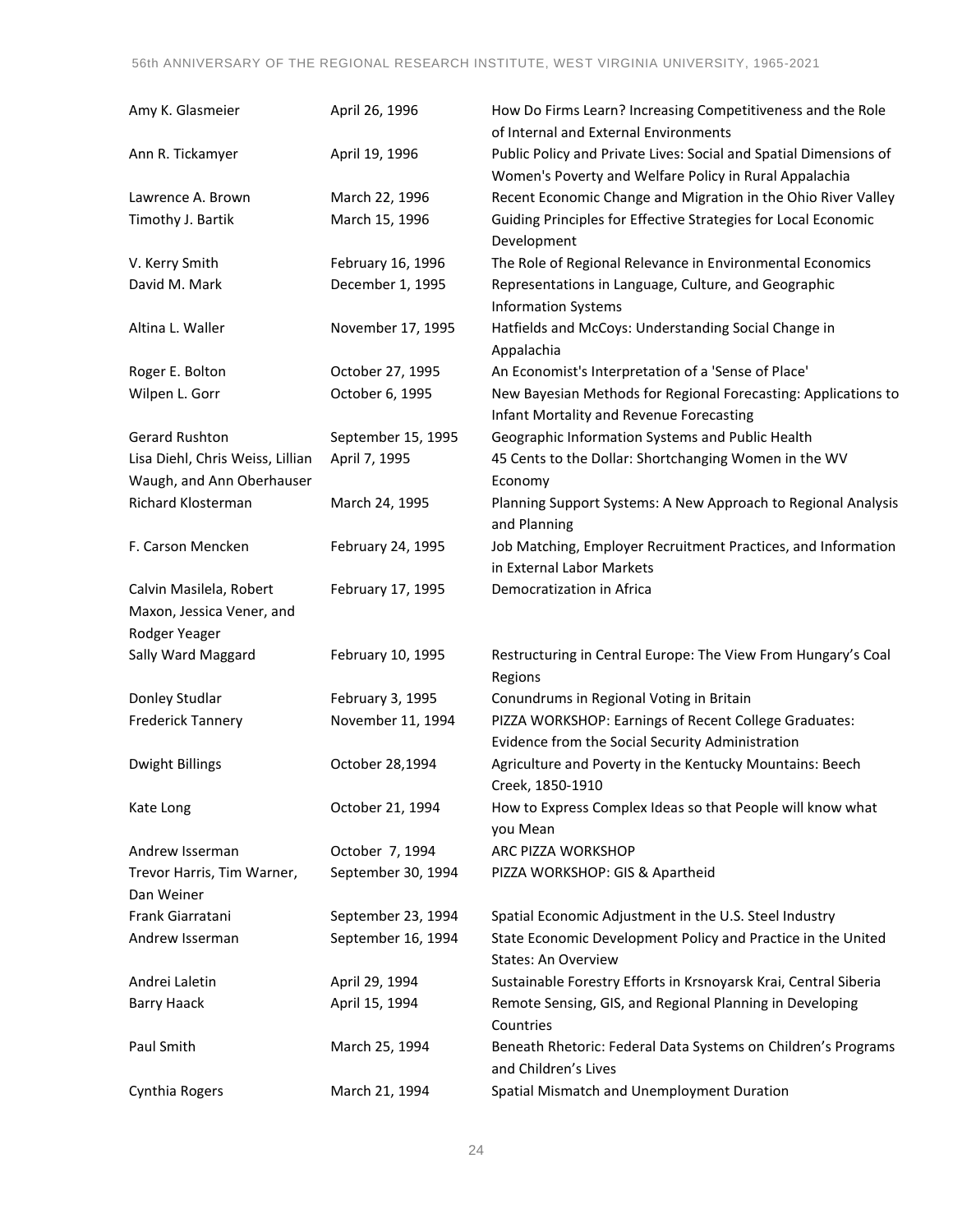| Terance Rephann                        | February 25, 1994  | Determinants of New Technology Adoption in Manufacturing:<br>Evidence from West Virginia                                              |
|----------------------------------------|--------------------|---------------------------------------------------------------------------------------------------------------------------------------|
| Steven Hollenhorst                     | February 18, 1994  | Keeping the "Wild" in Wonderful West Virginia                                                                                         |
| Andrew Isserman                        | February 11, 1994  | The Economic Effects of the Appalachian Regional Commission:<br>An Empirical Assessment of 27 Years of Regional Development<br>Policy |
| Robert Maxon                           | February 4, 1994   | Up in Smoke: The Tobacco Industry in Western Kenya, 1930-<br>1939                                                                     |
| Roger Lohmann                          | January 28, 1994   | Mental Health Crisis as a Regional Problem                                                                                            |
| <b>Thomas Mesenbourg</b>               | November 19, 1993  | An Overview of the Economic Statistics Program of the Bureau<br>of the Census                                                         |
| Murat Albegov                          | November 16, 1993  | Understanding Current Events in Russia: Politics, Economics, and<br>Regions                                                           |
| Michael Bradshaw                       | November 5,1993    | Appalachian Regional Commission: Twenty-Five Years of<br><b>Government Policy</b>                                                     |
| Eric Thompson and David<br>Greenstreet | October 29, 1993   | Key Target Industries for West Virginia Economic Development                                                                          |
| Terance Rephann                        | October 22, 1993   | Highways and Rural Economic Development                                                                                               |
| <b>Michael Batty</b>                   | October 15, 1993   | Modeling inside GIS: Location Models within Arc/Info                                                                                  |
| Douglas Brown                          | October 8, 1993    | The Economics of Premium California Wineries                                                                                          |
| Luc Anselin                            | October 1, 1993    | <b>Exploratory Spatial Data Analysis</b>                                                                                              |
| Andrew Isserman                        | September 24, 1993 | Appalachian Culture and Labor Force Participation                                                                                     |
| Susan Hanson                           | September 17, 1993 | Gender, Work, and Space                                                                                                               |
| Warren Whittaker                       | May 14, 1993       | The Greatest Show on Earth: Tourism Development in Australia                                                                          |
| Dyan Brasington                        | April 30, 1993     | Economic Development Strategies in West Virginia                                                                                      |
| Rod Erickson                           | April 23, 1993     | Government Export, Promotion, Exporting Firms, and Export<br>Behavior                                                                 |
| Chris Weiss                            | April 16, 1993     | Gender Analysis of Economic Development Planning                                                                                      |
| Sabina Deitrick                        | March 26, 1993     | Economic Development Strategies for the Greater Pittsburgh<br>Region: New Industries, New Constituents, New Prospects?                |
| Ann Oberhauser                         | March 5, 1993      | A Woman's Place? Gender Relations and Household Economic<br><b>Strategies</b>                                                         |
| Michael Clarke                         | February 26, 1993  | Australian Regional Development Issues, Programs, and Policy:<br>The National Role                                                    |
| Roger Lohmann                          | February 19, 1993  | The Commons: New Perspectives on Nonpoint Organizations<br>and Voluntary Action                                                       |
| <b>Brian Holly</b>                     | February 5, 1993   | Restructuring and Regulation in Commercial Banking:<br>Implications for Urban and Rural Development                                   |
| Sue Sergi                              | January 29, 1993   | Welfare Reform: The Challenge of Change                                                                                               |
| Joe Super                              | January 22, 1993   | History, University Reform and Regional Development in Latin<br>America                                                               |
| Mikhail Popov                          | November 6, 1992   | Restructuring a Coal-based Regional Economy in Transition to a<br>Market System: The Donbass in the Ukraine                           |
| <b>Trevor Harris and Greg Elmes</b>    | October 30, 1992   | Industrial Restructuring and Coal: The Changing Geography of<br>the US Coal-Energy System, 1972-1990                                  |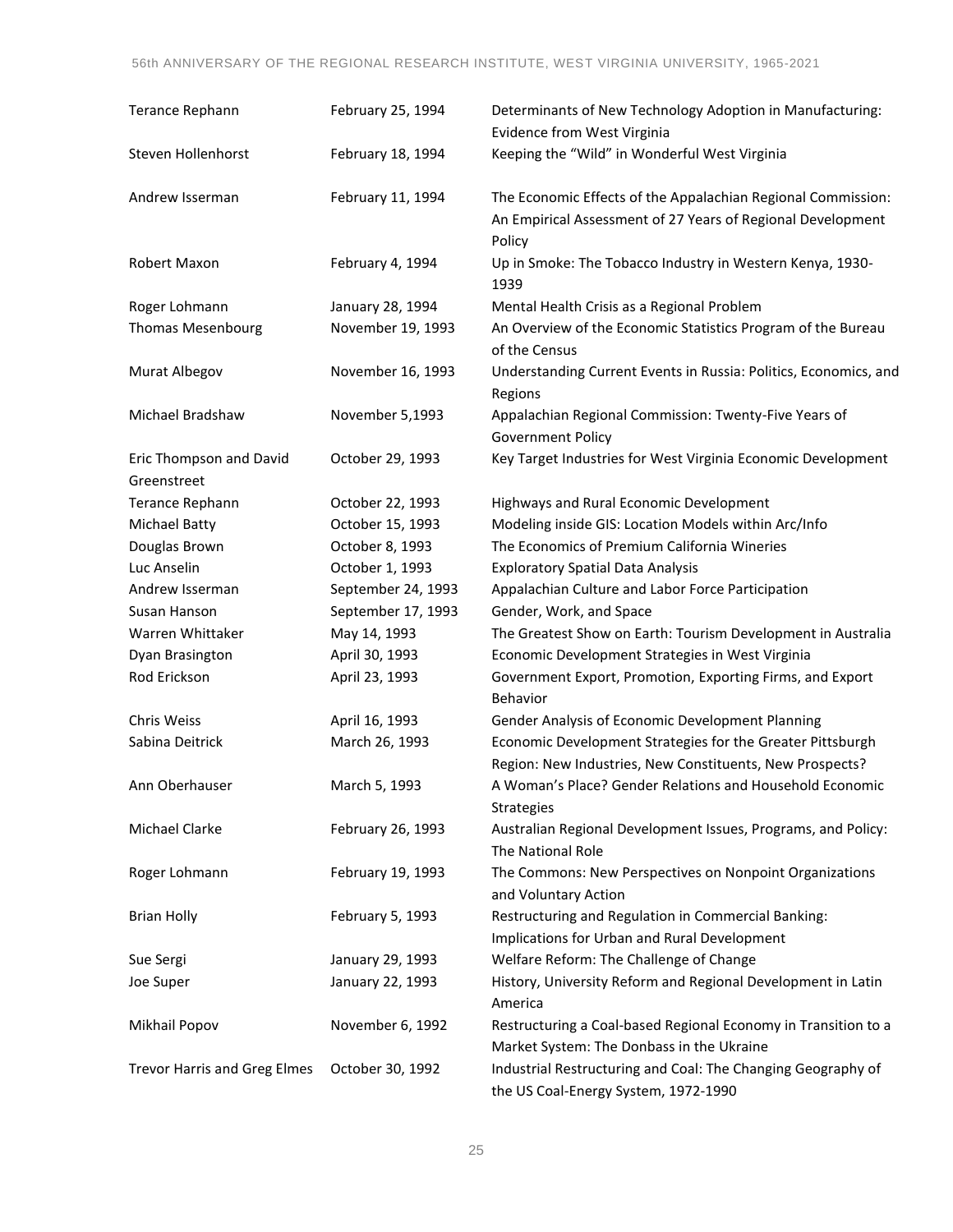| <b>Tim Phipps</b>                   | October 23 1992    | Coal and the Environment                                                         |
|-------------------------------------|--------------------|----------------------------------------------------------------------------------|
| <b>Walter Labys</b>                 | October 16, 1992   | The International Demand for Coal                                                |
| Ronald Lewis and Sally              | October 9, 1992    | Coal Communities in Coal Regions of the World                                    |
| Maggard                             |                    |                                                                                  |
| <b>Thomas Torries</b>               | October 2, 1992    | The Supply of Coal                                                               |
| Greg Sayre                          | September 25, 1992 | Conflicts between Environmentalism and Economic                                  |
|                                     |                    | Development in West Virginia                                                     |
| Paul Nyden                          | September 18, 1992 | Energy and Economic Development in West Virginia                                 |
| PANEL: Larry Grayson,               | September 11, 1992 | The Current Status and Future of Coal Regions in the Ukraine                     |
| Caulton Irwin, Tim Phipps,          |                    |                                                                                  |
| Carl Selinger; Moderator:           |                    |                                                                                  |
| Andrew Isserman                     |                    |                                                                                  |
| Stephan Weiler                      | July 14, 1992      | WORKSHOP: Industrial Structure and Unemployment in Rural<br>West Virginia        |
| Betsy Pyle and Jerry Fletcher       | May 1, 1992        | Issues in Recreation Management for the Cheat River System                       |
| Luc Anselin                         | April 27, 1992     | Testing for Spatial Effects in Regression Analysis                               |
| Edit Kranner, Oleg                  | April 24, 1992     | Hungary, Russia, and the Ukraine in the Year 2000                                |
| Pchelintsev, and Victoria           |                    |                                                                                  |
| Yegorova                            |                    |                                                                                  |
| <b>Greg Elmes and Trevor Harris</b> | April 10, 1992     | Analyzing GIS: Concepts, Methods, and Applications                               |
| Peter Schaeffer                     | March 27, 1992     | Product Cycles and the Prospects for Rural Manufacturing Jobs                    |
| Luc Anselin                         | March 13, 1992     | Regional Analysis Using GIS: Progress and Prospects                              |
| Maureen Cropper                     | March 6, 1992      | <b>Discounting Human Lives</b>                                                   |
| William H. Miernyk                  | February 28, 1992  | Pitfalls of Community Economic Development                                       |
| Sabina Deitrick                     | February 21, 1992  | The Military Remapping of Industrial America                                     |
| Lars-Gustaf Bjurklo                 | February 13, 1992  | Estimating Intra-and Inter Regional Freight Flows                                |
| Nikolai Chumachenko                 | February 7, 1992   | Socio-Economic Problems of the Independent Ukraine                               |
| Dale Colyer                         | January 31, 1992   | Rural Land and Property Taxes in West Virginia                                   |
| Eric Thompson                       | January 24, 1992   | Stabilizing Opportunity in Rural America                                         |
| Paul Joffe                          | January 17, 1992   | Crisis in the Financing of Health Benefits for Retired Coal Miners               |
| Marietta Morrissey                  | December 6, 1991   | Gender and the Study of Slavery                                                  |
| <b>Rachel Tompkins</b>              | November 15, 1991  | Thinking about Development in West Virginia: Where Research<br>and Practice Meet |
| Anna Garlicka                       | November 11, 1991  | Transition and National Conflict in the Balkans: The Yugoslavia<br>Experience    |
| Dezso Kovacs                        | October 25, 1991   | Political System Change in Hungary: Parliamentary and Local<br>Elections in 1990 |
| Mikhail Popov                       | October 18, 1991   | The Current Economic Situation of the Soviet Union and                           |
|                                     |                    | Prospects for Future Development of its Constituent Republics                    |
| David Curry                         | October 11, 1991   | <b>Correctional Administrators and Women Prisoners</b>                           |
| <b>Walter Labys</b>                 | September 27, 1991 | Relations between Resource Cycles: National Cycles, and                          |
|                                     |                    | Regional Economic Instability: A Vector Autoregressive Approach                  |
| Stephen Fournier                    | September 13, 1991 | Manufacturing Services and Servicing Manufacturing: The                          |
|                                     |                    | Changing Role of Swedish Manufacturing Companies                                 |
| Peter Li                            | September 6, 1991  | Issues Relating to International Students in Japan                               |
|                                     |                    |                                                                                  |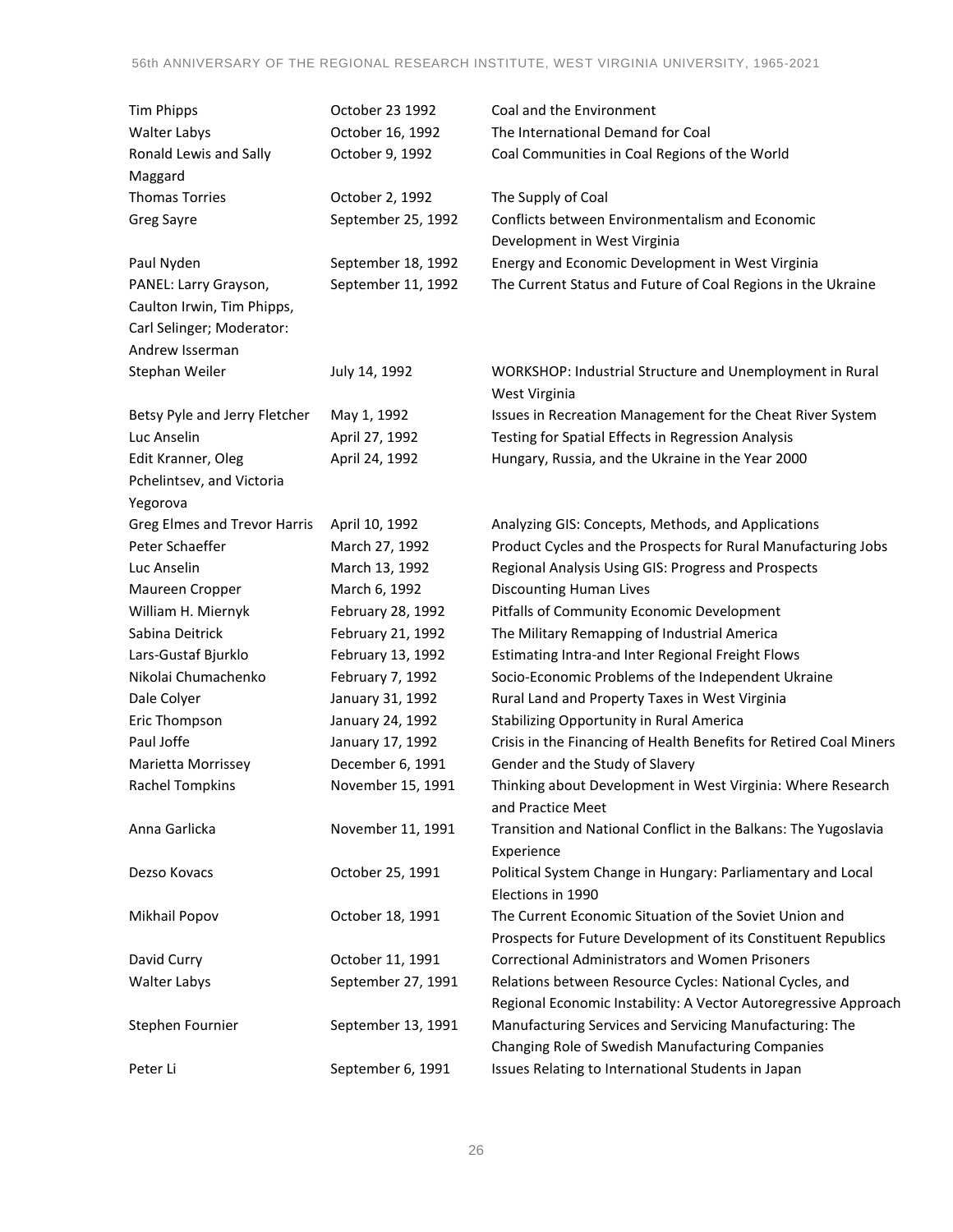| Konstantin Misko                                    | July 22, 1991      | WORKSHOP: Regional Policy and Regional Development in the<br>Soviet Union: Problems and Prospects                     |
|-----------------------------------------------------|--------------------|-----------------------------------------------------------------------------------------------------------------------|
| Carolyn Sachs                                       | June 7, 1991       | WORKSHOP: A Green Future for Europe? The European<br>Community's Environmental Policies in Perspective                |
| Roger Lohmann                                       | April 26, 1991     | Old People - New Services                                                                                             |
| Susan Hunter                                        | April 19, 1991     | The Status of Recycling in West Virginia                                                                              |
| Greg Sayre                                          | April 5, 1991      | Academic Research: Its Uses and Misuses in the Political Arena                                                        |
| <b>Ronald Lewis</b>                                 | April 4, 1991      | Coal, Culture and Social Change in West Virginia                                                                      |
| James Friedberg                                     | March 22, 1991     | Coordinating Regional and Environmental Policy in the<br><b>European Community</b>                                    |
| Joe Super                                           | March 1, 1991      | Social Mission of the Latin American University                                                                       |
| Carolyn Sachs                                       | February 22, 1991  | Commercial vs. Subsistence Agriculture: Women's Experiences<br>and Implications for International Agricultural Policy |
| <b>William Trumbull</b>                             | February 15, 1991  | Estimating the Economic Model of Crime with Panel Data                                                                |
| Floyd Jones                                         | February 8, 1991   | West Virginia's At Risk Urban Youth: New Research Directions<br>and ProgramInitiatives                                |
| <b>Brian Cushing</b>                                | February 1, 1991   | The Effect of Race Relations on Interstate Migration of Black<br>Persons during the 1960s and 1970s                   |
| Mikhail Popov                                       | January 25, 1991   | Current Economic Problems of the Soviet Union and                                                                     |
|                                                     |                    | Approaches to Solving Them (Part II)                                                                                  |
| Mikhail Popov                                       | January 18, 1991   | Current Economic Problems of the Soviet Union and                                                                     |
|                                                     |                    | Approaches to Solving Them (Part I)                                                                                   |
| Paul Hagstrom                                       | January 14, 1991   | Food Stamps, Family Labor Supply and Program Participation:                                                           |
|                                                     |                    | An Empirical Analysis of Joint-Decisions                                                                              |
| Mary Ellen Benedict                                 | January 11, 1991   | Pensions and Wages: An Hedonic Price Theory Approach                                                                  |
| Andrew Krikelas                                     | December 21, 1990  | Industry Structure and Regional Growth: A Vector                                                                      |
|                                                     |                    | Autoregression Forecasting Methodology                                                                                |
| Robert Schoeplein                                   | November 30, 1990  | Research Needs and Priorities for State Economic Development<br>Policy                                                |
| David White                                         | November 9, 1990   | The Political Economy o Property Taxation in West Virginia                                                            |
| John Parr                                           | November 2, 1990   | Decentralization and Deconcentration: The Metropolitan Area<br>in a Wider Perspective                                 |
| Philip Shapira                                      | October 26, 1990   | Small Firms, Technology Diffusion, and Regional Development<br>in Japan and the USA                                   |
| Steven Fournier                                     | October 22, 1990   | Manufacturing Service Employment: Evidence of the Link in<br>Sweden                                                   |
| <b>Thomas Torries</b>                               | October 12, 1990   | State Policy Options for West Virginia Coal                                                                           |
| David Curry, James                                  | October 5, 1990    | Symposium on American Social Development: The 2 Live Crew,                                                            |
| Friedberg, William Little,<br>and Janis-Rozena Peri |                    | Rights in Conflict?                                                                                                   |
| <b>Tim Phipps</b>                                   | September 28, 1990 | Agricultural Policy and Regional Environmental Quality                                                                |
| David Curry                                         | September 21, 1990 | Socialization of Inner City Youths                                                                                    |
| Nikolai Chumachenko                                 | September 14, 1990 | Regional Aspects of Perestroika and Social Change in the Soviet<br>Union                                              |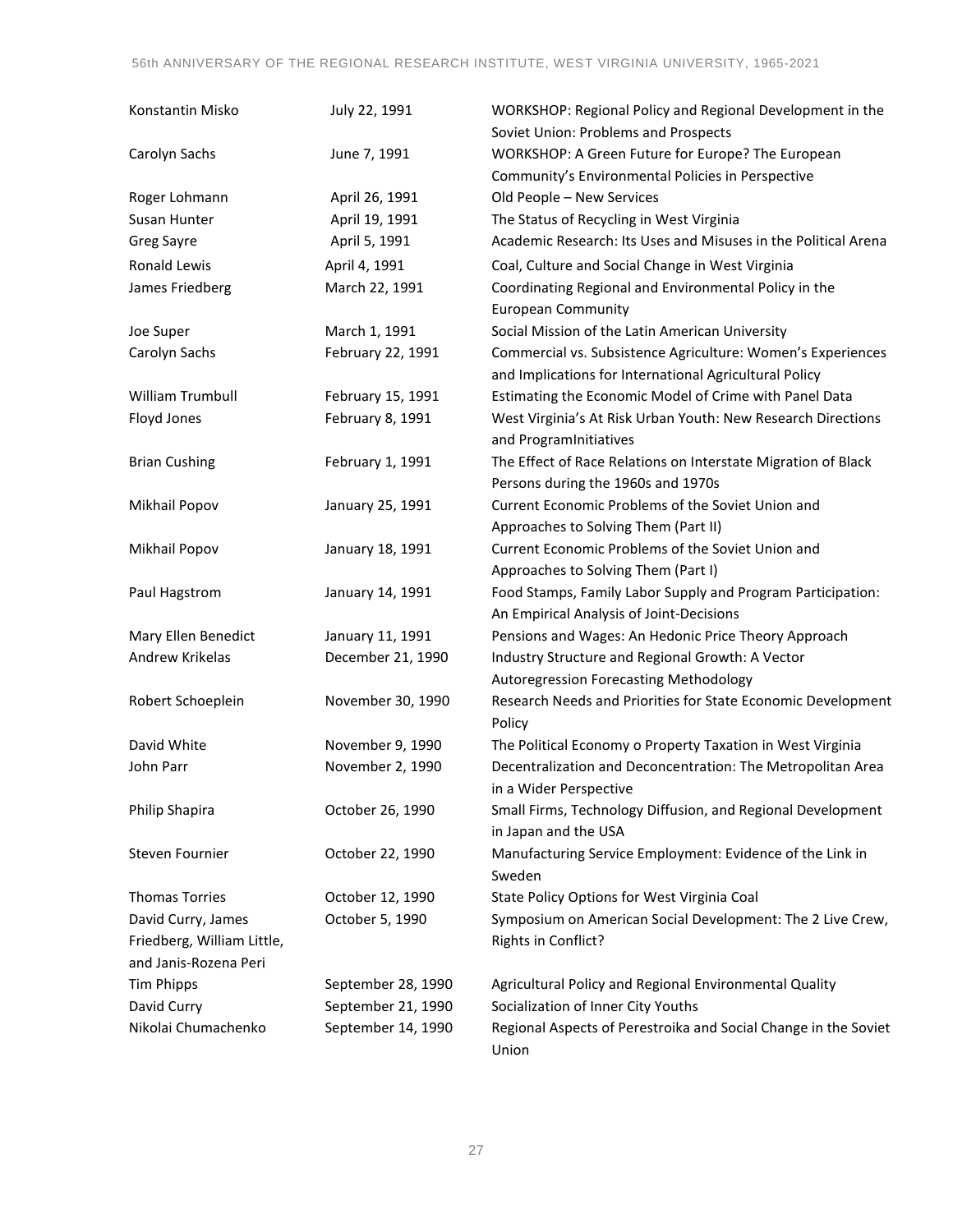| Ken Martis                      | September 7, 1990  | The Impact of Emerging Democratic Systems on Regional and<br>Economic Development: The 1990 Hungarian Parliamentary<br>Elections |
|---------------------------------|--------------------|----------------------------------------------------------------------------------------------------------------------------------|
| Ed Blakeley                     | April 27, 1990     | Rethinking the University's Role in Regional Economic<br>Development                                                             |
| Paul Salstrom                   | April 20, 1990     | Historical and Theoretical Perspectives on Appalachia's<br><b>Economic Dependency</b>                                            |
| Harvey Choldin                  | April 6, 1990      | The Interplay between Science and Politics in the US Census                                                                      |
| John Pickles                    | March 30, 1990     | What Do We Want from Theory in the Social Sciences: Part IIII                                                                    |
| Dominador Calamba               | March 29, 1990     | Human Rights and the Current Political Situation in the<br>Philippines                                                           |
| Robert Begg and Boian<br>Koulov | March 16, 1990     | American Rural Development Policies and their Applicability to<br>Eastern Europe                                                 |
| Albert Guttenberg               | February 23, 1990  | The Origins of Regions: Why and How People Create Regions                                                                        |
| Lee DeCola                      | February 16, 1990  | The Influence of Scale on Social Spatial Information:                                                                            |
|                                 |                    | Multifractal Analysis of Satellite Imagery                                                                                       |
| Jerry Fletcher, Ronald          | February 9, 1990   | What Do We Want from Theory in the Social Sciences: The                                                                          |
| Lewis, Kenyon Stebbins          |                    | Continuation                                                                                                                     |
| Monroe Newman                   | February 2, 1990   | The Social Sciences and Public Policy: Making Academic                                                                           |
|                                 |                    | <b>Research More Useful</b>                                                                                                      |
| Kate Long                       | January 26, 1990   | How to Express Complex Ideas so that People Will Know What                                                                       |
|                                 |                    | You Mean                                                                                                                         |
| Keith Poole                     | January 19, 1990   | Color Animation of Regional and Ideological Aspects of<br><b>Congressional Voting Models</b>                                     |
| Paul Nyden                      | December 8, 1989   | The Coal Industry and West Virginia Communities: Toward a                                                                        |
|                                 |                    | Social Science Research Agenda                                                                                                   |
| <b>Emily Spieler</b>            | December 1, 1989   | How Numbers are Used to Shape Public Policy: The Debate on                                                                       |
|                                 |                    | Workers' Compensation                                                                                                            |
| <b>Charles McMillion</b>        | November 10, 1989  | Selling and Managing a State Economic Development Strategy:                                                                      |
|                                 |                    | The Maryland Experience                                                                                                          |
| David Curry, John Pickles,      | November 3, 1989   | Symposium: What Do We Want from Theory in the Social                                                                             |
| <b>Howard Wall</b>              |                    | Sciences?                                                                                                                        |
| <b>Walter Labys</b>             | October 27, 1989   | Transmaterialization: Resource Demand Cycles and Economic<br>Development                                                         |
| Philip Shapira                  | September 22, 1989 | Industrial and Regional Restructuring in Japan                                                                                   |
| Ronald Lewis                    | September 15, 1989 | The First Deindustrialization of West Virginia: Social and<br>Economic Consequences of Deforestation                             |
| Andrew Isserman                 | September 8, 1989  | Highways and Rural Economic Development                                                                                          |
| <b>Thomas Torries</b>           | April 21, 1989     | The Economics of West Virginia Coal                                                                                              |
| Thomas Croft                    | April 14, 1989     | The Steel Valley Authority and Regional Economic Revitalization<br>Strategies in the Mon Valley                                  |
| Roger Lohmann                   | April 7, 1989      | Appalachian Culture and Poverty: Toward a Synthesis of                                                                           |
|                                 |                    | <b>Research Perspectives</b>                                                                                                     |
| <b>Chris Weiss</b>              | March 31, 1989     | Women and Local Economic Development                                                                                             |
| <b>Bola Ayeni and Mike</b>      | March 23, 1989     | Private Voluntary Associations and Rural Development:                                                                            |
| McNulty                         |                    | Nigeria's 1000 Points of Light?                                                                                                  |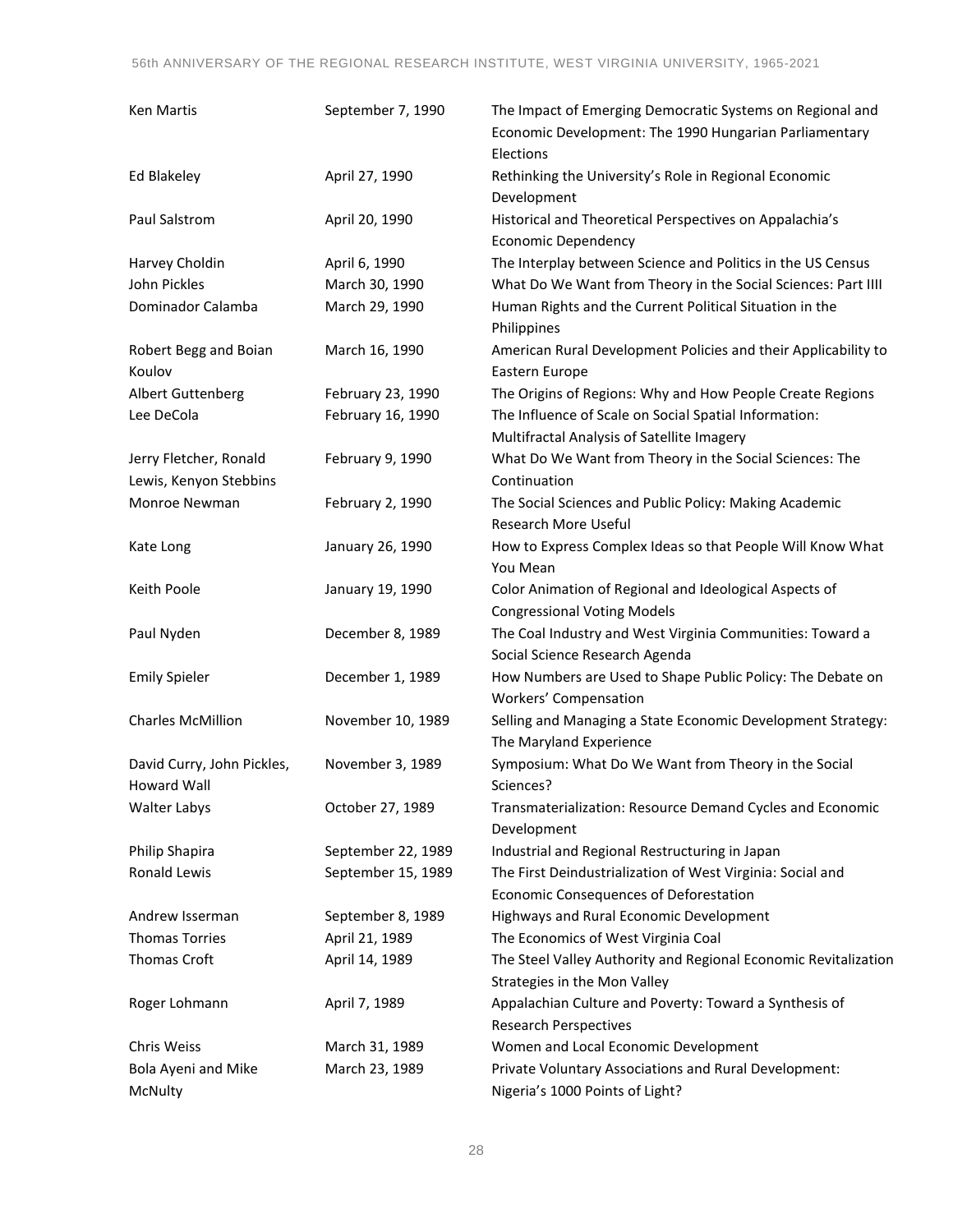| Sally Ward Maggard                                                         | March 17, 1989     | Appalachian Women on Strike, Gender, Class, and Political<br>Action                             |
|----------------------------------------------------------------------------|--------------------|-------------------------------------------------------------------------------------------------|
| Laszlo Farago                                                              | February 24, 1989  | Regional Aspects of the Hungarian Crisis and the New Processes<br>of Democratization            |
| Frank Giarratani                                                           | February 17, 1989  | Spatial Aspects of Poverty in the United States: Economic<br>Adjustments and Federal Policies   |
| Carla Dickstein                                                            | February 10, 1989  | The Socioeconomic Effects of Landfills: Issues and Policy<br><b>Directions</b>                  |
| John Cumberland                                                            | February 3, 1989   | Improving the Management of Regional Environmental<br>Resources: A Public Choice Approach       |
| <b>Robert Walker and David</b><br>Greenstreet                              | January 27, 1989   | Location and Growth of New Manufacturing Plants in<br>Appalachia                                |
| Philip Shapira                                                             | January 20, 1989   | Modern Times: Learning from New State Initiatives to Upgrade<br><b>Manufacturing Technology</b> |
| <b>Andrew Mair</b>                                                         | January 13, 1989   | The Politics of Local Economic Development                                                      |
| <b>Stuart Dorsey</b>                                                       | September 18, 1988 | Why is West Virginia's Labor Force Participation Rate the<br>Lowest in the United States?       |
| <b>Brian Cushing</b>                                                       | December 2, 1988   | The West Virginia State Econometric Model                                                       |
| Clyde Weaver                                                               | November 18, 1988  | The Pacific Community and the Remaking of the West                                              |
| <b>Richard Florida</b>                                                     | November 4, 1988   | Venture Capital and Economic Development                                                        |
| David Greenstreet                                                          | October 28, 1988   | A Location Model for a Bimarket Monopolist with Scale                                           |
|                                                                            |                    | Economies                                                                                       |
| Andrew Isserman, Walter<br>Labys, William Miernyk,<br>Mary Beth Pudup, and | October 21, 1988   | The West Virginia Economy: Beyond Despair                                                       |
| <b>Rachel Tompkins</b>                                                     |                    |                                                                                                 |
| Imre Simon                                                                 | October 14, 1988   | Regional Economic Development Policy in Hungary                                                 |
| Jack Byrd                                                                  | October 7, 1988    | Future Job Opportunities in West Virginia: What and Where?<br>Answers from 700 Employers        |
| Willliam Lever                                                             | June 28, 1988      | British Urban and Regional Policy under Prime Minister<br>Thatcher                              |
| Robert Blobaum                                                             | September 30, 1988 | Polish Perestroika and Its Regional Aspects: Why Perestroika<br>Won't Work                      |
| John Pickles                                                               | September 23, 1988 | South African Regional Development and Industrial Policy                                        |
| <b>Wallace Oates</b>                                                       | September 16, 1988 | Environmental Regulations in the U.S.                                                           |
| Ivan Turok                                                                 | August 26, 1988    | Evaluation of Local Economic Development Programs: Methods<br>and Findings                      |
| Ivan Turok                                                                 | August 19, 1988    | WORKSHOP: Provocative Thoughts on Methods of Policy<br>Evaluation                               |
| Mark McGovern                                                              | August 18, 1988    | WORKSHOP: The Economic Impacts of Tourism                                                       |
| Mary Beth Pudup                                                            | April 22, 1988     | Appalachia and the Regional Question                                                            |
| <b>Michael Watts</b>                                                       | April 22, 1988     | The Agrarian Question in Africa: Crisis or Transformation                                       |
| Carla Dickstein                                                            | April 13, 1988     | <b>WORKSHOP: Worker Cooperatives as an Economic</b>                                             |
|                                                                            |                    | Development Strategy: Why They Succeed and Fail                                                 |
| Philip Shapira                                                             | April 11, 1988     | WORKSHOP: Manufacturing Technology and International<br>Trade: Rethinking the Linkages          |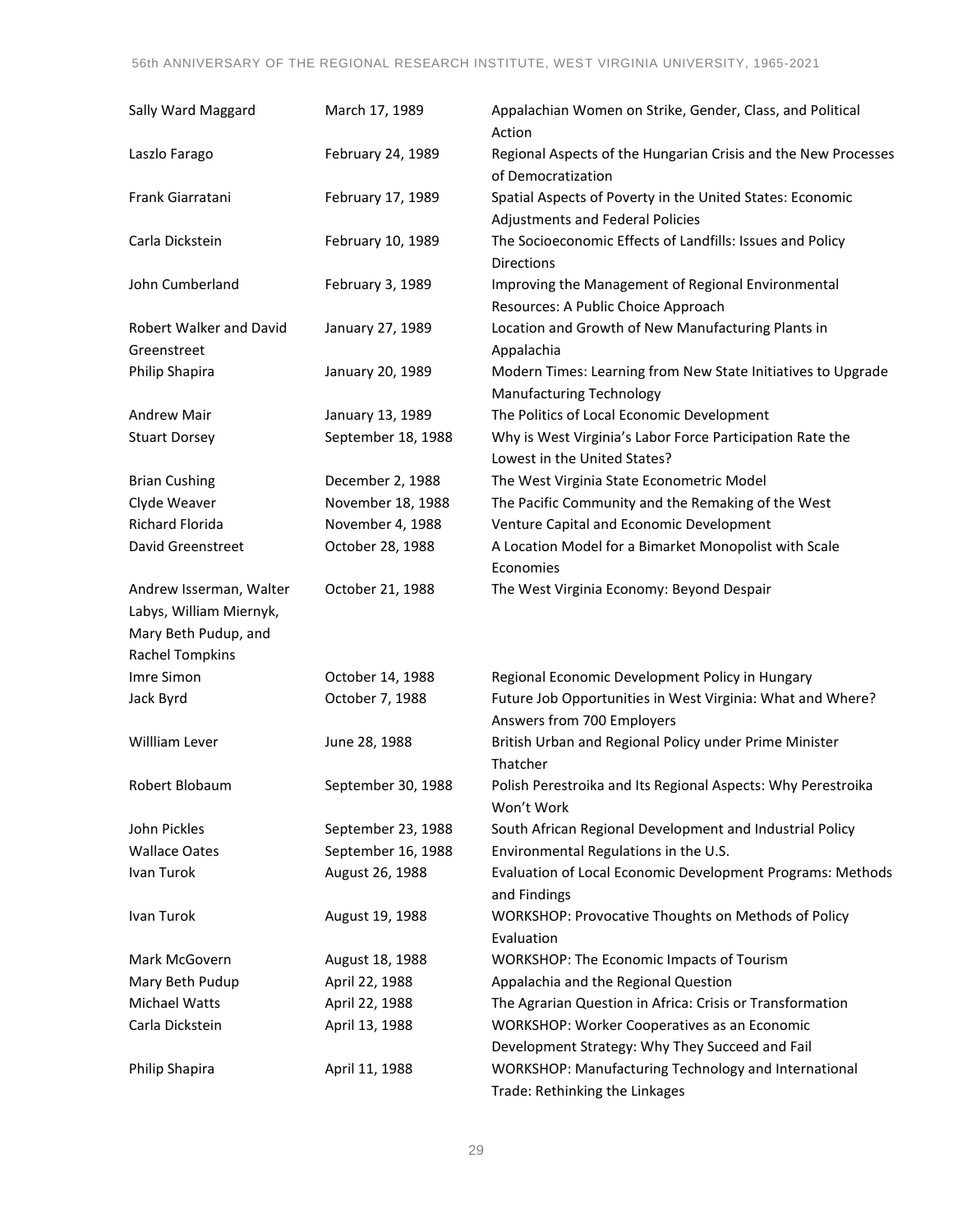| Robert Hanham             | March 25, 1988     | WORKSHOP: Manufacturing Restructuring in Appalachia: The<br>Case of West Virginia          |
|---------------------------|--------------------|--------------------------------------------------------------------------------------------|
| Mikhail Popov             | February 26, 1988  | WORKSHOP: Current Economic Reforms in the Soviet Union:<br>Part II                         |
| Andrew Isserman           | February 19, 1988  | WORKSHOP: An Automated Quasi-Experimental Approach to                                      |
|                           |                    | Impact Analysis Applied to a Tourism Economic Development<br>Project in Summers County, WV |
| Robert Begg               | February 12, 1988  | WORKSHOP: Third World Criticisms of Western Approaches,                                    |
|                           |                    | Right for the Wrong Reasons: The Case of Health Facility                                   |
|                           |                    | Location in India                                                                          |
| Joe Cartwright            | February 5, 1988   | WORKSHOP: Analyzing the Regional Impacts of Military Bases                                 |
|                           |                    | and Policies to Mitigate Negative Impacts                                                  |
| Nick Killin               | February 3, 1988   | WORKSHOP: Economic Development Strategies for The Hunter                                   |
|                           |                    | Valley of Australia: Coal and Tourism                                                      |
| Mikhail Popov             | January 29, 1988   | WORKSHOP: Current Economic Reforms in the Soviet Union:                                    |
|                           |                    | Part I                                                                                     |
| Alexander A. Kiselnikov   | November 23, 1987  | WORKSHOP: Problems of the Economic Development of Siberia                                  |
|                           |                    | and its Place in the National Economy                                                      |
| <b>Stuart Dorsey</b>      | September 18, 1987 | WORKSHOP: Why is West Virginia's Labor Force Participation                                 |
|                           |                    | Rate the Lowest in the United States?                                                      |
| Philip Bourque            | June 22, 1987      | WORKSHOP: Construction and Uses of Regional Input-Output:                                  |
|                           |                    | The Washington Experience                                                                  |
| <b>Geoff Hewings</b>      | June 8, 1987       | <b>WORKSHOP: Structure of Regional Economics</b>                                           |
| Mickey Lauria             | June 1, 1987       | <b>WORKSHOP: Local Political Responses to Potential</b>                                    |
|                           |                    | <b>Manufacturing Plant Closures</b>                                                        |
| <b>Bryan MacGregor</b>    | May 5, 1987        | <b>WORKSHOP: Tourism and Economic Development</b>                                          |
| Andrew Isserman and David | May 1, 1987        | WORKSHOP: Commercial Bank Lending and Rural Economic                                       |
| Sorenson                  |                    | Development                                                                                |
| Frank Calzonetti          | April 13, 1987     | <b>WORKSHOP: Industrial Location</b>                                                       |
| Bryan MacGregor           | April 10, 1987     | WORKSHOP: Tourist Development in Remote Rural Areas                                        |
| <b>Richard Walker</b>     | April 9, 1987      | WORKSHOP: The Geography of Industrial Organization                                         |
| Meric Gertler             | April 3, 1987      | <b>WORKSHOP: Economic and Political Determinants of</b>                                    |
|                           |                    | Investment and Technical Change                                                            |
| David Greenstreet         | March 30, 1987     | WORKSHOP: The New West Virginia Input-Output Model                                         |
| Paul Speaker              | March 27, 1987     | <b>WORKSHOP: Job Search in Regional Models</b>                                             |
| J. W. Harrington          | March 20, 1987     | WORKSHOP: Foreign Trade and Investment in a Border Region                                  |
| Mary Beth Pudup           | March 16, 1987     | <b>WORKSHOP: Southern Industrial Strategies</b>                                            |
| Susan Hunter              | March 6, 1987      | WORKSHOP: Mediation as an Answer to the Acid Rain Problem                                  |
| Andrew Isserman           | March 2, 1987      | <b>WORKSHOP: Population Forecasting</b>                                                    |
| <b>Glenn Rogers</b>       | February 27, 1987  | WORKSHOP: A Research Design for Analyzing Rural Capital<br>Markets                         |
| <b>Howard Stafford</b>    | February 20, 1987  | WORKSHOP: Manufacturing Plant Closures: Cincinnati Since<br>1980                           |
| Robert Hanham             | February 9, 1987   | <b>WORKSHOP: Regional Employment Change</b>                                                |
| David McMillen            | February 6, 1987   | WORKSHOP: An Introduction to the Survey of Income and                                      |
|                           |                    | Program Participation (SIPPS) Database                                                     |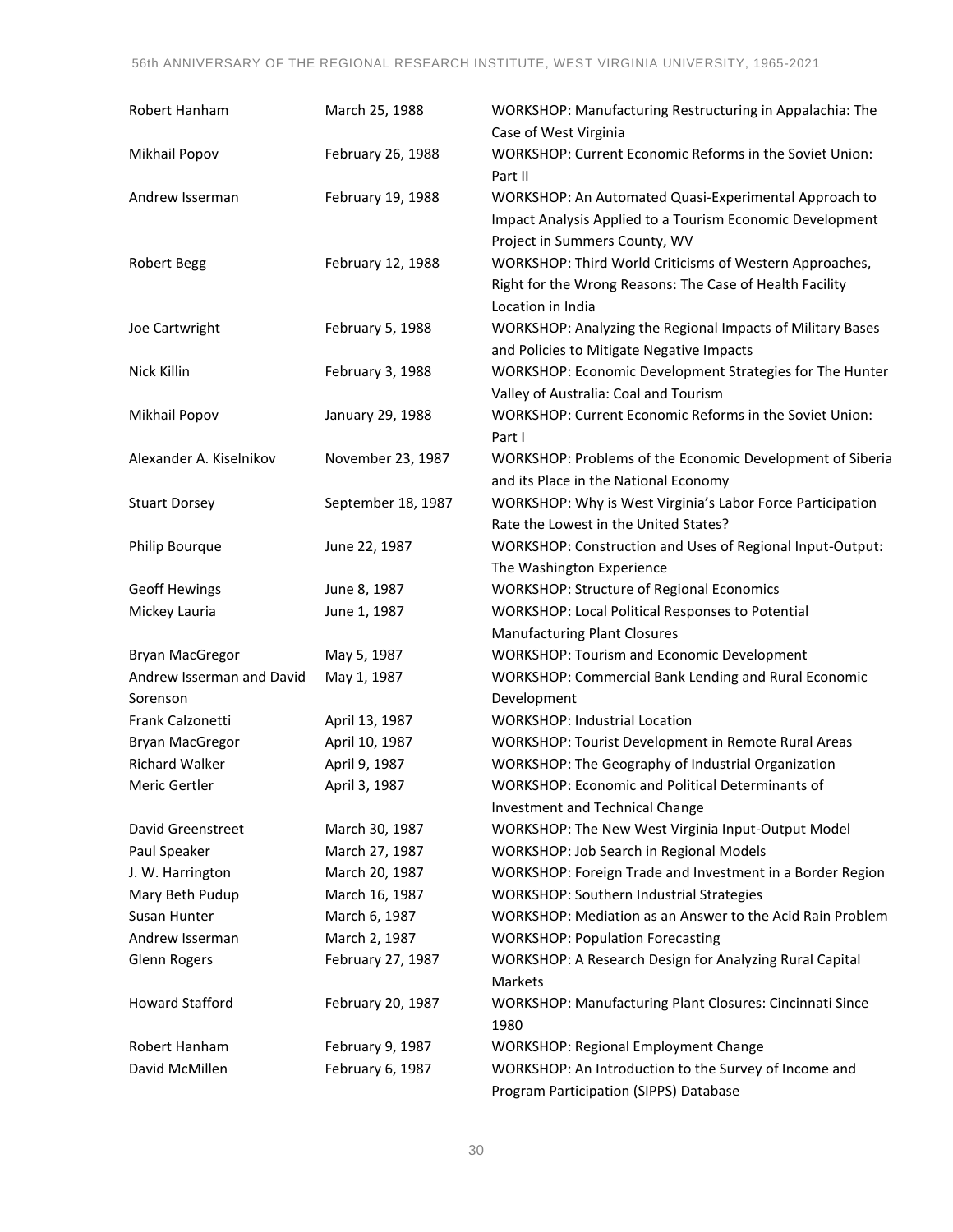| <b>Brian Cushing</b>  | January 30, 1987    | WORKSHOP: Patterns of Migration among Black and White<br><b>Households</b>                                        |
|-----------------------|---------------------|-------------------------------------------------------------------------------------------------------------------|
| Patrick Mann          | December 12, 1986   | <b>WORKSHOP: Telephone Cost Allocation: Regulatory Versus</b><br><b>Economic Standards</b>                        |
| John Pickles          | December 5, 1986    | WORKSHOP: Spatial Aspects of South African Apartheid                                                              |
| Robert Walker         | November 21, 1986   | WORKSHOP: Cost of Doing Business and Site Search Behavior                                                         |
| <b>Shelby Gerking</b> | November 12, 1986   | <b>WORKSHOP: Evaluating State Economic Development</b><br><b>Strategies and Programs: Some Research Needs</b>     |
| Gary Zinn             | November 7, 1986    | WORKSHOP: Development Potential of West Virginia's Forest<br>Industries                                           |
| Adam Rose and Paul    | October 31, 1986    | WORKSHOP: Interrelational Input-Output Multipliers of Income                                                      |
| Beaumont              |                     | Distribution                                                                                                      |
| Phil Shapira          | October 24, 1986    | WORKSHOP: Industrial Restructuring and Worker Transitions                                                         |
| <b>Bill Levernier</b> | October 17, 1986    | WORKSHOP: An Investigation of the Causes of                                                                       |
|                       |                     | Intrametropolitan Residential Mobility and Destination Choice                                                     |
| Neil Smith            | October 10, 1986    | WORKSHOP: Urban Restructuring in the 1980s                                                                        |
| Robert Begg           | October 3, 1986     | WORKSHOP: A New Method for Creating Interregional Input-<br><b>Output Models</b>                                  |
| William Miernyk       | September 26, 1986  | WORKSHOP: Past, Present, and Future                                                                               |
| <b>Gerard Rushton</b> | Sept 23-Oct 6, 1986 | SHORT COURSE: Behavioral Geography                                                                                |
| Ron Lewis             | September 12, 1986  | WORKSHOP: Job Control, Race, and Composition of the Coal                                                          |
|                       |                     | Mine Labor Force: A Regional Comparison                                                                           |
| Andrew Isserman       | September 5, 1986   | WORKSHOP: Regional Economic Impacts of U.S. Immigration<br><b>Policy: Preliminary Findings</b>                    |
| Andrew Sayer          | June 9-10, 1986     | SHORT COURSE: Methodology in Practice in the Social Sciences                                                      |
| Clyde Weaver          | May 2, 1986         | WORKSHOP: Regional Implications of the Changing                                                                   |
|                       |                     | International Division of Labor                                                                                   |
| Joshua Ruan           | April 18, 1986      | WORKSHOP: Entry into Commercial Banking: A Multi-Regional<br>Study                                                |
| Tom Beam              | April 18, 1986      | WORKSHOP: The General Equilibrium Effects of the Local Public                                                     |
|                       |                     | Sector on a Metropolitan Area                                                                                     |
| Frank Giarratani      | April 11, 1986      | WORKSHOP: Post-War Economic Change in the Pittsburgh                                                              |
|                       |                     | Region: An Analysis and Forecast                                                                                  |
| David Greenstreet     | April 4, 1986       | WORKSHOP: Serving Overseas Markets with Exports or Local                                                          |
|                       |                     | Production: Optimum Dynamic Multinational Behavior with<br><b>Scale Economies</b>                                 |
| David Greenstreet     | April 3, 1986       | WORKSHOP: Economic Development of Haiti: Overview and the<br>Role of Small Enterprises                            |
| Lee DeCola            | March 28, 1986      | WORKSHOP: The Fractal Geometry of Urban Regions                                                                   |
| Mary Beth Pudup       | March 26, 1986      | WORKSHOP: Reinventing Regions: The Past in the Present of<br>Appalachian Regional Development                     |
| Vera Chouinard        | March 21, 1986      | WORKSHOP: The Political Economy of Canadian Social Housing<br>Policy                                              |
| Anne van der Veen     | March 10, 1986      | WORKSHOP: Female Labor Force Participation and the Journey<br>to Work: Theoretical Issues and the Dutch Situation |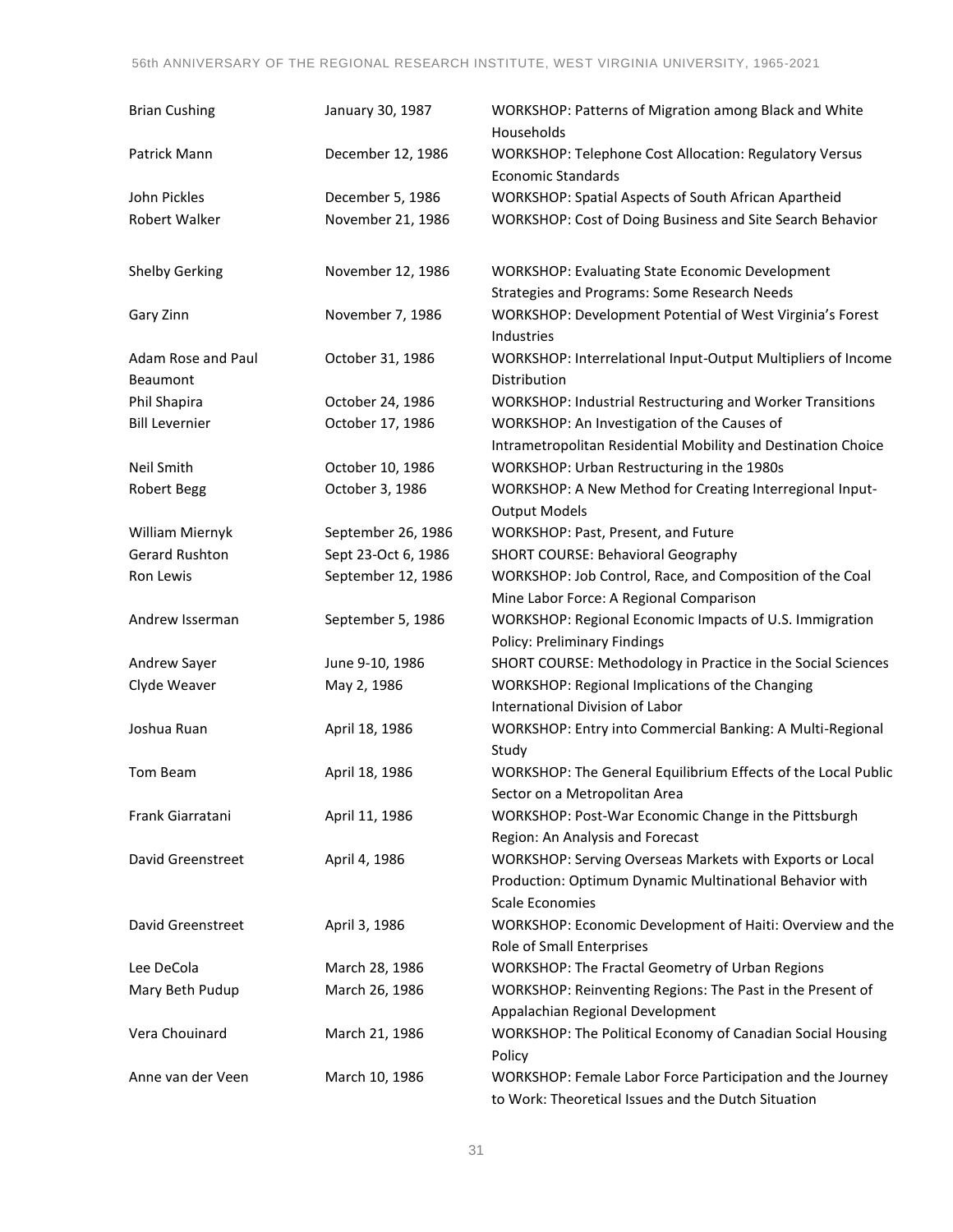| <b>Gerard Evers</b>              | March 10, 1986     | <b>WORKSHOP: Regional Labor Supply Dynamics:</b><br>Interdependencies of Migration and Commuting                                          |
|----------------------------------|--------------------|-------------------------------------------------------------------------------------------------------------------------------------------|
| Sandor Peter                     | March 7, 1986      | <b>WORKSHOP: Hungarian Economic and Environmental</b><br>Management and the Relevance of Pollution-Related Input-<br><b>Output Models</b> |
| Amy Glasmeier                    | February 28, 1986  | WORKSHOP: Products, Production Processes, and Markets:<br>High-Tech Firms and the Development of Industrial Clusters 1                    |
| Gyorgyi Barta                    | February 21, 1986  | <b>WORKSHOP: Spatial Deconcentration and Organizational</b><br>Centralization of Hungarian Industry                                       |
| <b>Shelby Gerking</b>            | February 21, 1986  | WORKSHOP: Economic Analysis of Air Pollution and Health                                                                                   |
| Gordon Clark                     | February 14, 1986  | WORKSHOP: Thinking Past Full Employment: The National<br>Labor Relations Board and Economic Justice                                       |
| John Pickles                     | February 7, 1986   | WORKSHOP: The Nature of Science in a Modern Society                                                                                       |
| Morteza Rahmatian                | January 31, 1986   | WORKSHOP: Extensions of the Disaggregate Bid Experiment:<br>Variations in Framing                                                         |
| Michael Hannan and Greg<br>Sayre | January 24, 1986   | WORKSHOP: The Flood of 1985: Damage, Recovery, and<br>Mitigation                                                                          |
| <b>Adriaan Dierx</b>             | January 17, 1986   | WORKSHOP: The Impact of Changing Business Agglomeration<br>Economies on Metropolitan Growth                                               |
| David Boyce                      | December 17, 1985  | WORKSHOP: Bilevel Programming Models of Hierarchical<br><b>Location and Transportation Decisions</b>                                      |
| <b>Walter Labys</b>              | December 13, 1985  | WORKSHOP: A Commodity-Regional Model of West Virginia                                                                                     |
| <b>Edward Hill</b>               | December 6, 1985   | WORKSHOP: Regulatory Issues Raised by the Advent of<br>Interstate Bank Ownership                                                          |
| Vincent Robinson                 | November 22, 1985  | WORKSHOP: Artificial Intelligence and Expert Systems for<br><b>Regional Analysis</b>                                                      |
| John Parr                        | November 22, 1985  | WORKSHOP: The Size Distribution of Cities and National<br><b>Economic Development</b>                                                     |
| Jan Oosterhaven                  | November 22, 1985  | <b>WORKSHOP: The Size Distribution of Cities and National</b><br><b>Economic Development</b>                                              |
| Peter W.J. Batey                 | November 18, 1985  | WORKSHOP: Disaggregating the Household Sector in Regional<br>Input-Output Analysis: Some New Perspectives on an Old<br>Problem            |
| Robert Hanham                    | November 8, 1985   | WORKSHOP: Regional Unemployment Differentials and<br>Changes in National Economic Conditions                                              |
| Ming Jeng-Hwang                  | November 1, 1985   | WORKSHOP: Promotional Rate and Pricing Strategies of Utilities                                                                            |
| Mancur Olson                     | October 24, 1985   | WORKSHOP: Economics and the Social Sciences: The Rise and<br><b>Decline of Nations</b>                                                    |
| Robert Walker                    | October 18, 1985   | WORKSHOP: Multinational Corporations and Deforestation in<br>the Third World                                                              |
| <b>Brian Cushing</b>             | October 11, 1985   | WORKSHOP: A Model of Population Migration for Declining<br><b>Metropolitan Areas</b>                                                      |
| William Milne                    | October 4, 1985    | WORKSHOP: In and Out Migration Modeling in a Consistent<br>Closed System of Regions                                                       |
| John Kort                        | September 30, 1985 | WORKSHOP: NRIES II: Model Structure and Methodology                                                                                       |